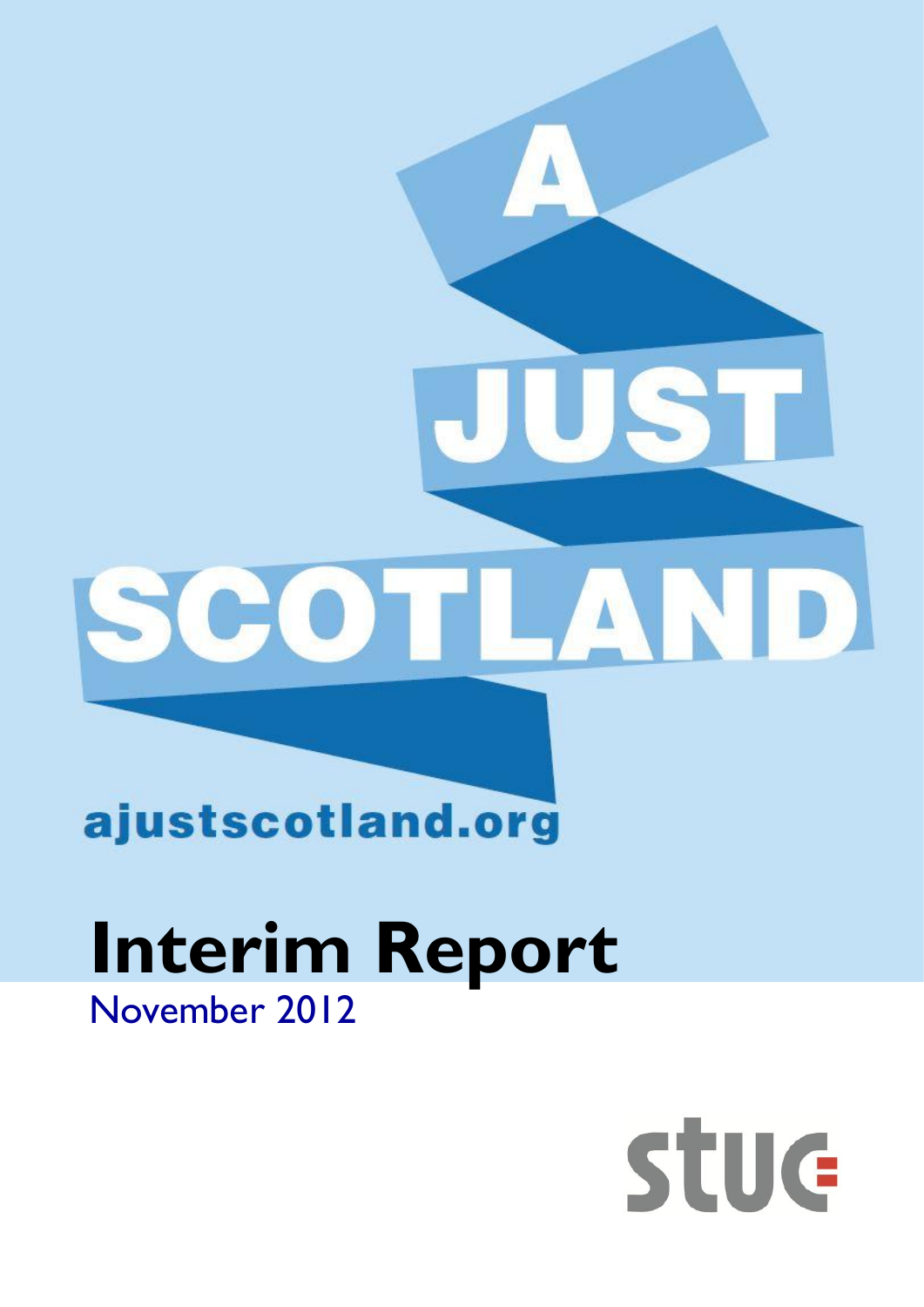

#### **INTRODUCTION**

At its Annual Congress in April 2012, STUC agreed to undertake a wide ranging consultation with its members and across Scotland's communities on Scotland's constitutional future. This reflected its view that there is a duty on civil organisations to ensure that it is not left to elected politicians alone to frame and conduct the debate on Scotland's future.

Historically, STUC and its affiliated unions have had a major part to play in the debate over Scotland's relationship with the rest of the United Kingdom. As one of the architects of the Constitutional Convention and having campaigned for the establishment of a Scottish Parliament, STUC is widely recognised as being a progressive force in Scotland's democratic development and a champion of devolution.

However, things do not stay the same. Scottish unions have changed significantly in the past two decades. The same is true of Scotland's communities. Activism manifests itself in different ways. Community empowerment and democratic accountability have diminished. New communities of interest have been formed and communication methods have changed. However, a strong ethos of solidarity and collectivism remains.

The starting point for the discussion was to

*A Just Scotland was launched in August 2012. STUC published 12 discussion papers on the A Just Scotland website, considering a range of key policy areas. In addition to collecting the views of online respondents, STUC held 5 discussion events in Glasgow, Dumfries, Inverness, Edinburgh and Dundee which included members and also those in the wider community. As well as trade union speakers representatives from a number of campaigning and community organisations made presentations or otherwise contributed to the events.*

*At the time of the A Just Scotland discussion, the process for the referendum had yet to be agreed. Anticipating two potential outcomes on the number of questions to be posed, STUC asked participants to consider the issue of 'enhanced' devolution along with the status quo and independence.*

allow individuals, trade union members and their families to be empowered to consider Scotland's constitutional future within the wider context of the collective values we hold. Thus, for STUC, the referendum debate needs to be seen, not just as a means of discussing the form of Scotland's constitutional arrangements, but as an exciting opportunity to reawaken a debate on social justice and equality, to talk about the sort of Scotland we want to see.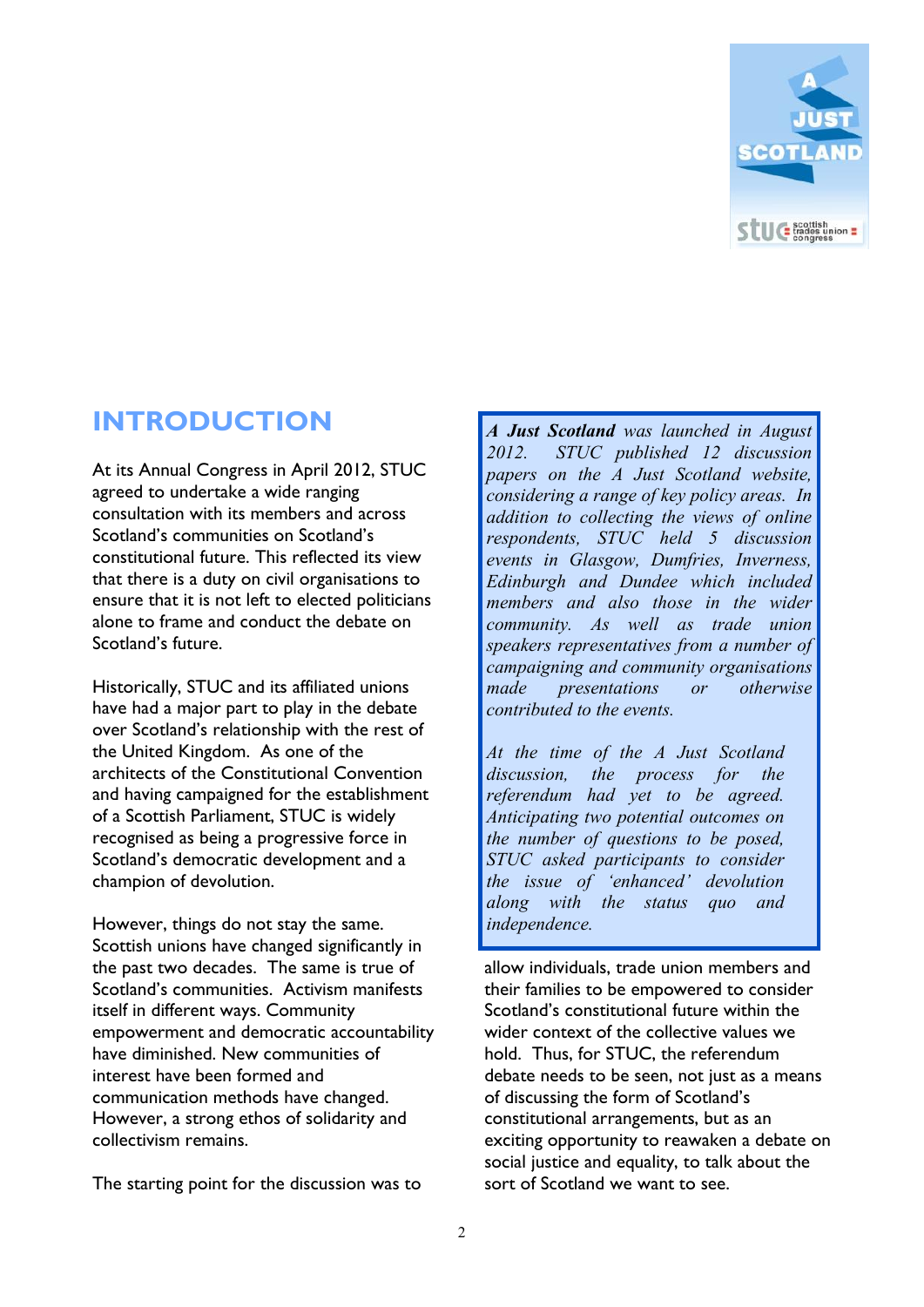

*A Just Scotland* is the starting point rather than the end point of that process. STUC has not reached a point where it is able to definitively recommend a Yes or No answer to the independence question.

It was never imagined that at this stage it would. There are, however, some key questions which STUC believes will help to shape the views of its members and some major challenges which both sides of the debate must meet.

#### **CHALLENGES**

#### *The first is a general challenge. To hold a full and frank debate, we need more information and less sloganeering.*A

minority within the STUC discussion process were both clear about how they intended to vote and what they believed the economic, social and democratic consequences would be. A greater number, whether or not they leaned towards a yes or a no, voiced frustration at the level of information and analysis currently available and the overall poor quality of the debate.

#### *The second challenge, again for both sides of the debate, is to persuade us that social justice is more achievable as a consequence of their chosen*

*constitutional option.*Inevitably the focus should be on Scotland, but the impact of change on the countries within the rest of the UK, as well as Europe and wider world can also be part of that discourse. Neither side of the debate can claim with authority to be the 'voice for social justice'. The Yes Campaign derives considerable support from

sections of the business community which aspire to a low tax, low regulation economic and social model with diminished social protection. The 'Better Together' campaign includes the Scottish Tories. In both campaigns there is a tension between the desire to project a vision of social justice and the view that policies are a matter for the post-2016 elected governments. STUC recognises that the policies of elected Scottish Governments cannot be wholly predicted, however, it is not enough to 'wait and see'. The result of the referendum will in large part be conditioned by what people expect will be achieved and the postreferendum future direction of Scotland in the short and long-term, whether independent or devolved, will be influenced by how the debate develops between now and October 2014.

#### *The third challenge is for the Yes Campaign or to the political parties which*

*support it. A Just Scotland* participants cited concern at mixed messages emanating from the campaign. A central argument for independence has been rejection of the UK approach to taxation, welfare and a range of Coalition policies relating to social justice. The First Minister said at SNP Conference in October 2012 that only independence could protect the social fabric of Scotland. However, on other occasions, a low tax economic model with 'growth at all costs' has appeared to be the approach with current or increased spending imagined to flow from increased GDP not redistribution. It is fair to say that our members will need to hear of a more detailed vision for fairness in an independent Scotland if the Yes campaign is to succeed.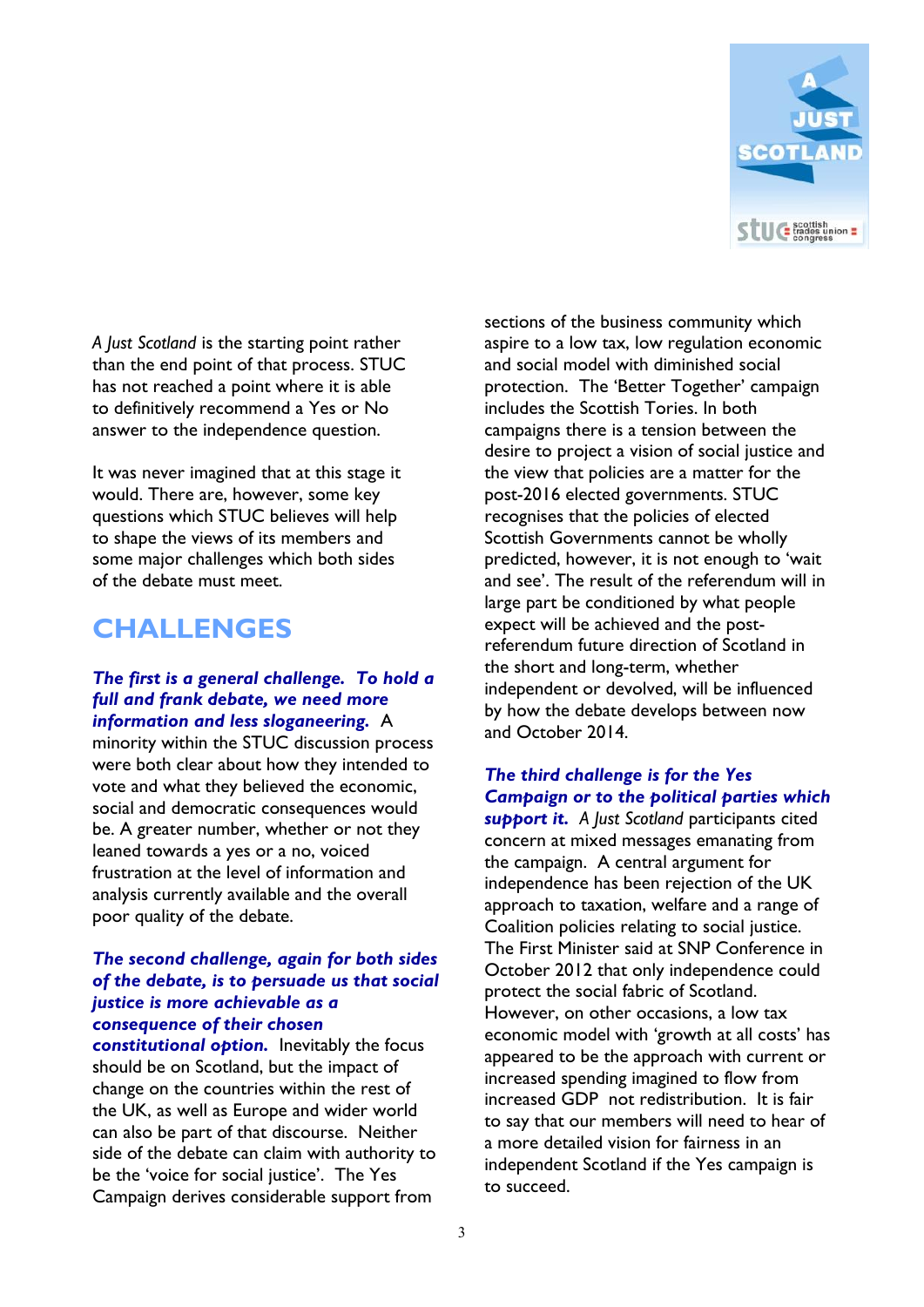

#### *The fourth challenge is for the 'Better Together' campaign and specifically for the Scottish Labour Party.* There was

concern and, on occasion, outright anger at some of the economic, social and international policies which have been pursued by government, particularly at the UK level. 'Not being the Tories' and negative messages about the SNP will not suffice and members will require a clear steer on how economic and social justice will be achieved at all levels of government and to be convinced that the Scottish Labour party intends to play an active and radical role in achieving this. Equally, whilst not necessarily convinced of the 'Devo Max' model as broadly outlined by the Scottish Government, there is clear support amongst those who are opposed to independence (or undecided) for significant additional powers for the Scottish Parliament. Detailed attention to this must be given by the 'Better Together' parties in the next period and meaningful proposals

#### brought forward.

In addition to posing these challenges to the campaigns, this interim report, leaning heavily on views gleaned from those involved in the *AJS* discussion, looks at the key areas which will impact upon a socially just future for Scotland. The report also references the developing Scotland wide debate and views received both from affiliated organisations and a range of other organisations.

STUC hopes that the interim report will provide a basis for further public discussion. For its part, STUC will organise a range of further discussions, reports and events concentrating on the detail of some of the issues raised whilst continuing to focus on the social justice as the outcome we aim to achieve. It will also participate in events organised by other community and campaigning organisations which share our approach.

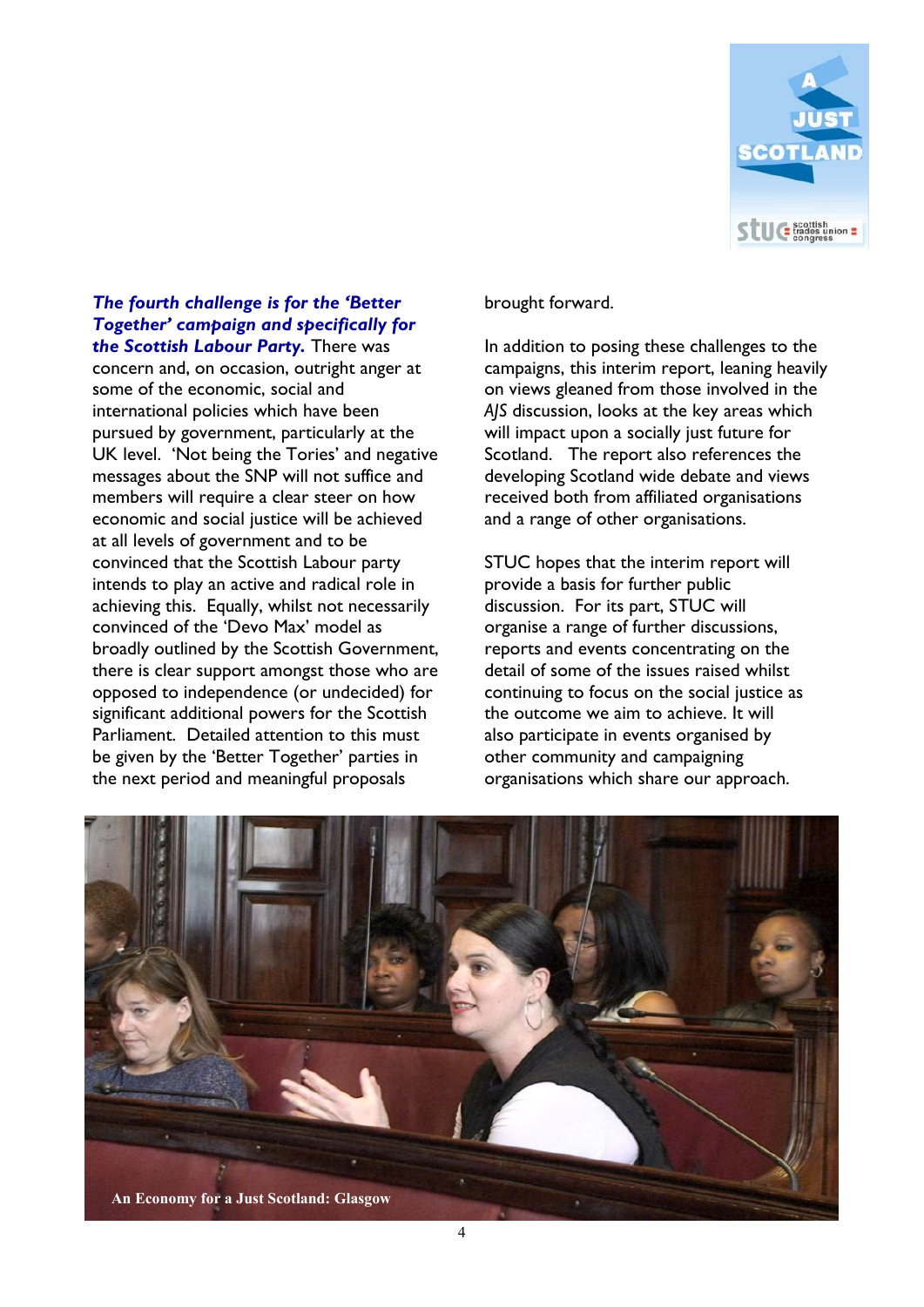

#### **FOR RICHER OR POORER?**

Notice has been served that the debate over Scotland's fiscal position will be a key battleground for the two campaigns. Somewhat surprisingly, few AJS contributors concentrated on arguments that Scotland would become dramatically better or worse off through achieving full independence. This may be due in part to the wildly differing and poorly argued positions adopted by the two sides of the debate. It may also reflect the view that the resource question should focus less on absolute figures and more on how wealth is shared.

The 'Better Together' campaign has focused on an interpretation of the General Expenditure and Revenue in Scotland account (GERS)<sup>1</sup> account which shows both the UK and Scotland to be in deficit with Scottish public spending exceeding its Gross Domestic Product (GDP) by a significant amount – amounting to  $£1200$  per household. Whilst the campaign is correct to point out that comparisons between Scotland and the UK are between relative deficits (to be clear, even if Scotland were independent it would still be borrowing heavily at this moment in time), it singularly fails to recognise that an independent Scotland's GDP would include around 90% of current UK oil tax receipts. The £1200 deficit figure is flawed and the 'Better Together' campaign should not be using it.

The 'Yes campaign' has spent considerable time and resources to convey the impression that post-independence, Scotland would be

better off to the tune of over £1000 per household. Whilst it is true to say that in 2010-2011, Scotland's net deficit (including a geographical share of oil and gas revenues) compared to the rest of the United Kingdom (rUK) was £2.7 billion better, the campaign has failed to clearly point out a) that this is a comparison between deficits rather than surpluses and b) that 2010-2011 was a year of high oil prices and that past and future oil revenues vary considerably. Scotland's net fiscal position within the UK is likely to be healthy for the next couple of years, but most experts predict a falling of oil revenues from the date that Scotland would become independent. There is also some uncertainty over the interest rate an independent Scotland would be charged for its sovereign debt. Therefore, the £1000 figure is not a reliable starting point for calculating the relative fiscal position of Scots post-independence and the Yes campaign should not be using it.

A more sensible analysis draws the conclusion that Scotland's income against expenditure has been reasonably balanced when the effects of a geographical share of North Sea oil are taken into account and higher public spending are factored into the equation<sup>2</sup>. In the future Scotland's relative fiscal position under independence would be initially heavily reliant on the tax revenues derived from oil and gas and, as that resource dwindles, *on the success or otherwise of wider economic development*.

A further factor for an independent Scotland would be the price paid for servicing its debt. As a new nation with no 'credit history' and most probably a comparatively high deficit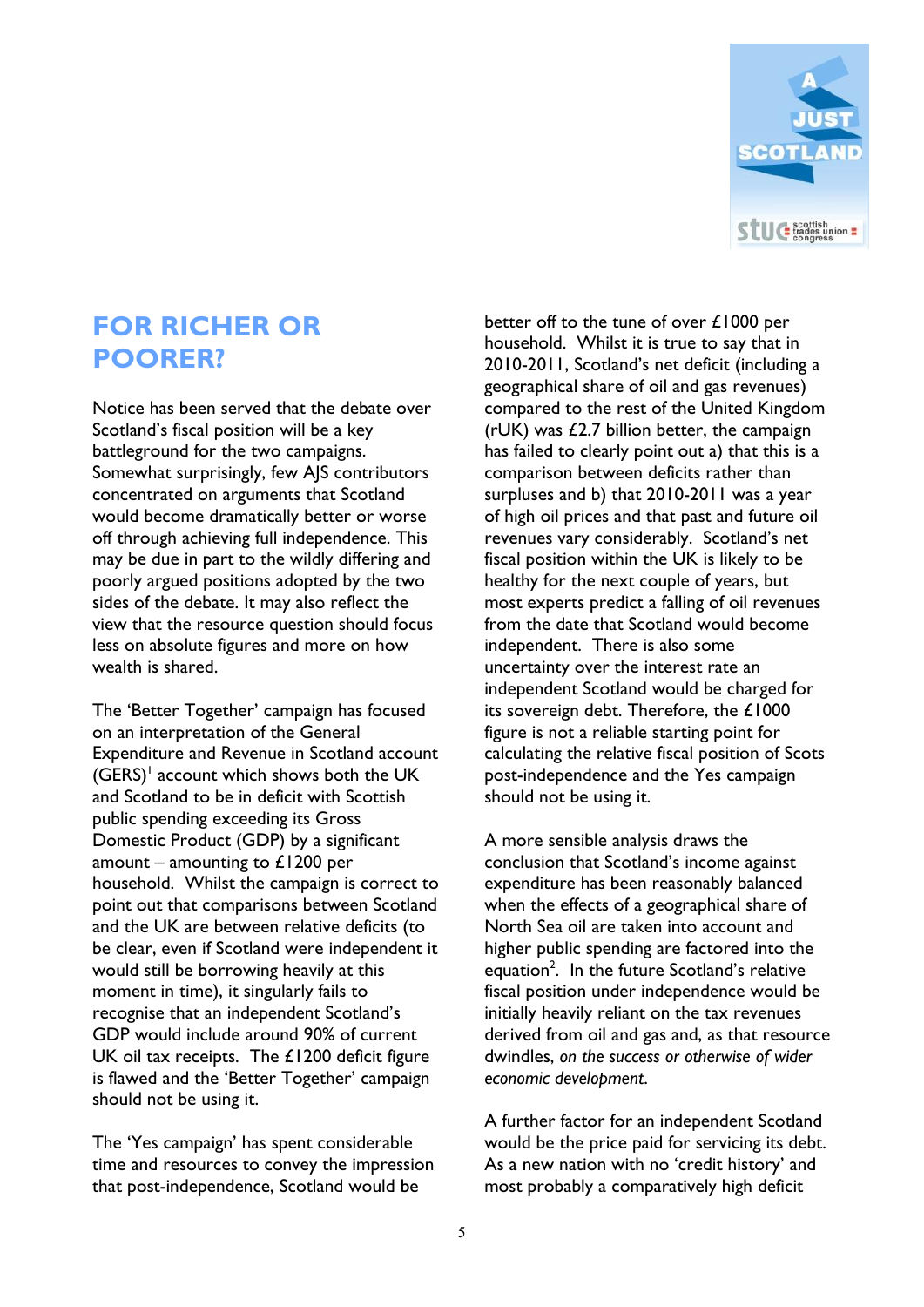



and stock of debt, Scotland might find difficulty in convincing the markets that it should enjoy interests rates at the same level of rUK, through its income stream from oil revenues and the extent to which, if at all, the rUK Government and Bank of England would guarantee Scottish sovereign and bank debt would both also be factors. It should also be noted, however, that a number of people at the AJS seminars argued for an independent Scotland which would nationalise the oil and gas sector and in turn, significantly impact on revenue streams and Scotland's choice of currency.

It remains the case that, whilst informed analysis of the relative positions of an independent Scotland and rUK is to be welcomed the debate, it will be difficult to resolve on this basis. AJS participants were

most interested in how wealth is shared. Evidence from Wilkinson and Pickett<sup>3</sup>, shows that it is the division of resources in a society rather than their absolute level which impacts health and happiness. AJS participants heard from the Scottish Poverty Alliance whose discussion paper highlights some key issues following this theme<sup>4</sup> as well as from the Church of Scotland on its project to examine the purposes of economic activity<sup>5.</sup>

**The question therefore is not about absolute economic wealth, but how best to reduce economic inequality. Equally we should ask not whether Scotland could be a viable independent nation, it could. But which constitutional settlement provides best scope for Scotland to flourish?**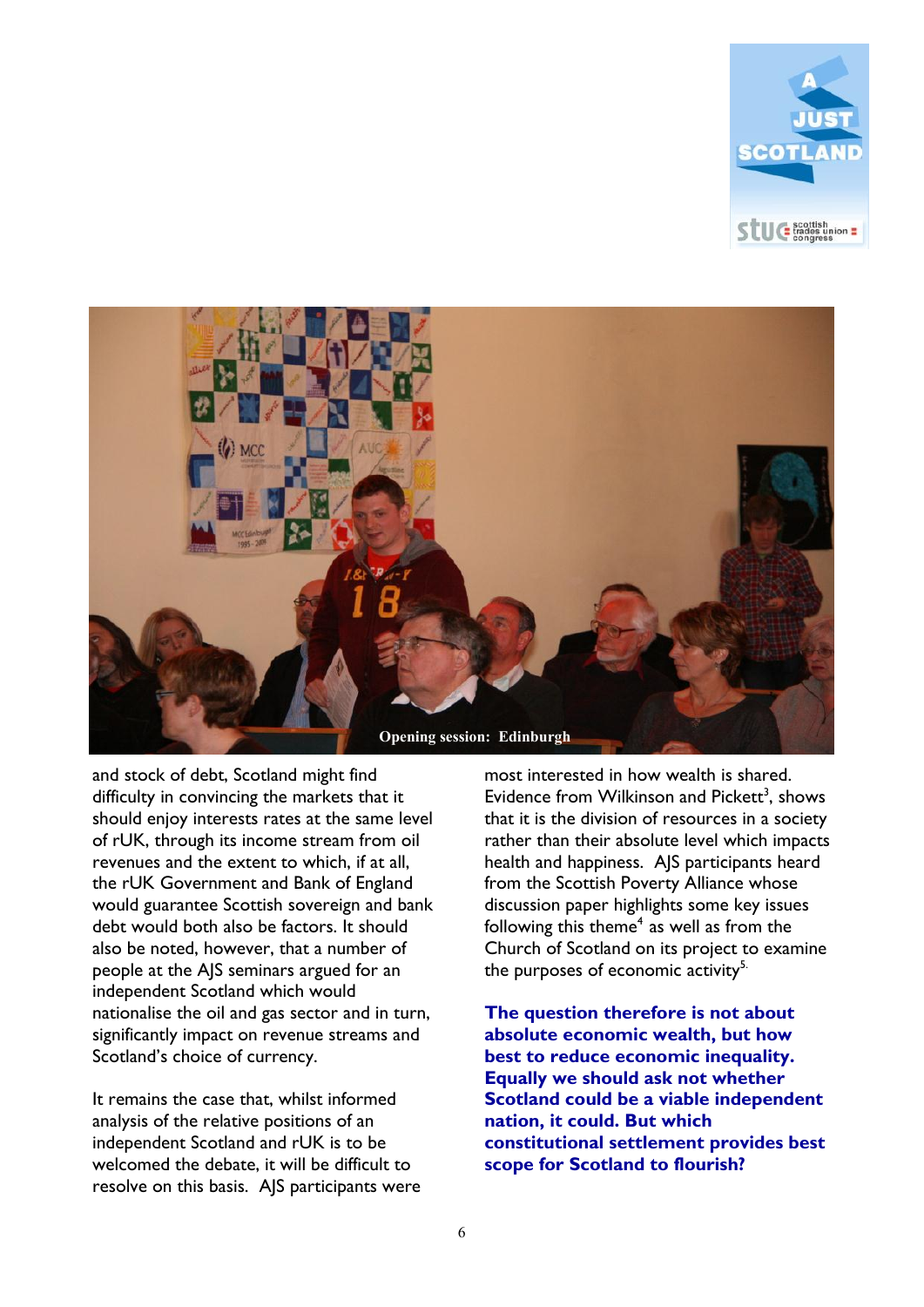

#### **SUSTAINABLE ECONOMIC GROWTH**

Scotland has prospered marginally since devolution compared to the UK, improving our performance somewhat on employment levels and GDP. However this modest improvement sits within the context of a systemically weak and unequal UK economy.

There has been near consensus at each of the AJS events that current economic orthodoxy has led to policy which has undermined the economic security and living standards of workers in Scotland. Privatisation, deregulation (particularly of finance), business tax cuts, attacks on the welfare state, the



**Plenary Debate: Inverness**

undermining of workers bargaining power and of workplace health and safety has not led to a fairer and more prosperous society.

These processes have produced a society that is less equal, fair and democratic and an economy more unstable and much more prone to systemic crises. It is vital that Scotland's politicians start to embrace new economic thinking as part of the constitutional debate.

A consistent theme throughout the AJS has been the question of economic growth and its purpose. Respondents are sceptical of the claims and counter-claims assuming automatic advantages and disadvantages of the various constitutional scenarios.

Major constitutional change could have significant consequences for specific industrial sectors. The STUC will develop its thinking in this area over the coming year but it is reasonable to assume that defence, financial services and energy could face particular challenges. The drivers of defence procurement will change due to naked politics and issues around technology ownership. Financial institutions could face a new regulatory system and questions over lender of last resort facilities and deposit guarantees. The scale and nature of investment across energy sub-sectors will depend upon the subsidy available and the regulatory regime.

Given that renewable energy is widely regarded as Scotland's greatest industrial opportunity, the potential loss of subsidy from the UK market could be a constraint on Willie Bain MP & Cllr Drew Hendry **Matter Collection** development. However, the UK electricity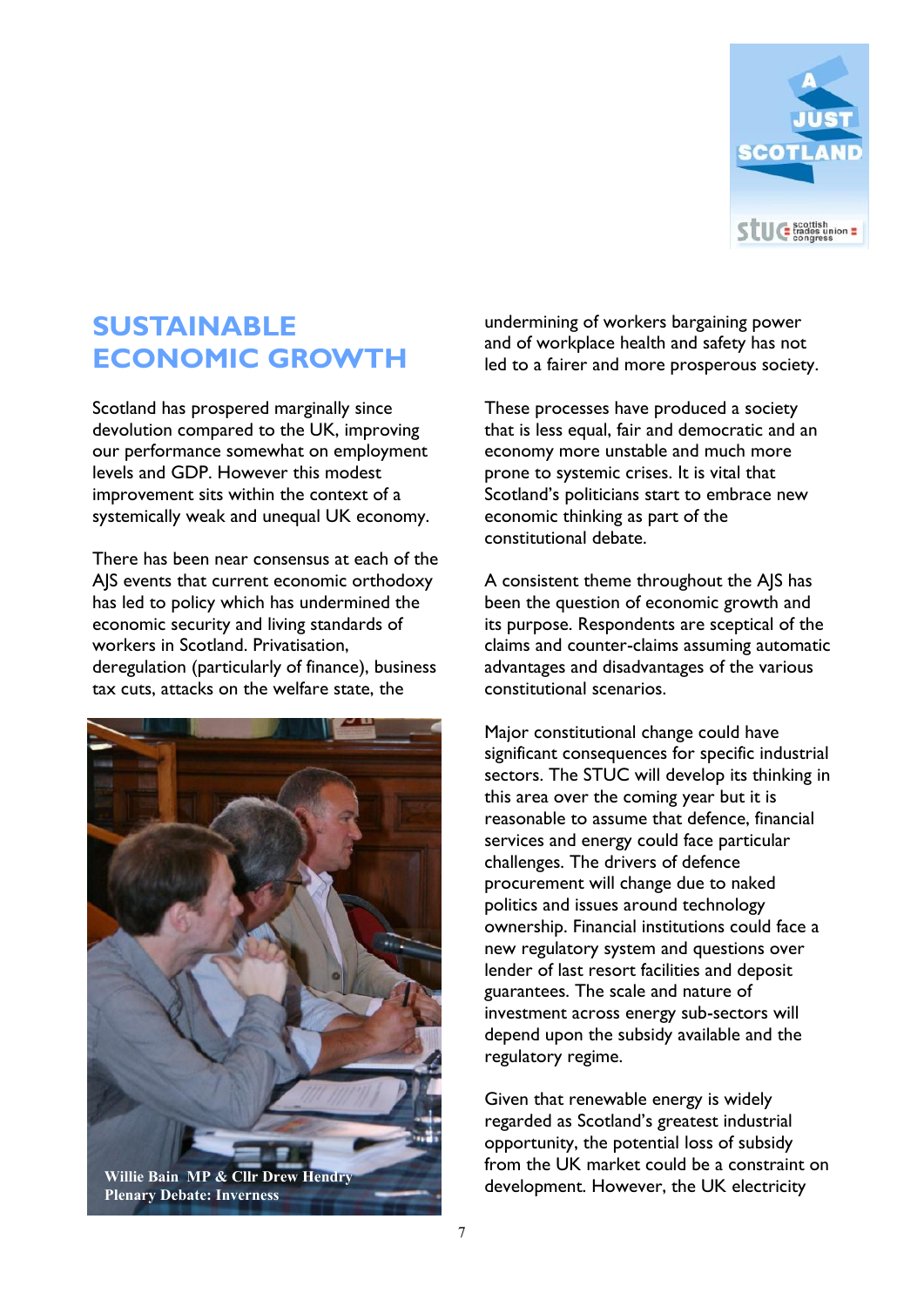



market is in the process of fundamental reform; a process which may not have concluded by the time of the referendum. The consequences for the Scottish energy industries pre and post independence are therefore far from clear.

Attempts to privatise the Royal Mail have foundered on the basis that the Universal Service Obligation (USO) has dissuaded private companies from purchasing the asset. Current moves to water down the USO could see the fragmentation and piece by piece sell off of the service. Independence would not necessarily provide a satisfactory Scottish solution to this and the existence of

a UK-wide service would appear to be at threat under any constitutional scenario.

Whilst the STUC accepts that constitutional change either through enhanced devolution or independence offers the prospect of potentially developing better policy more effectively aligned with additional economic levers (i.e. industrial and tax policy) and building more effective institutions, we are profoundly sceptical that better policy and more effective institutions will lead to growth rates akin to those of developing nations. Indeed, we believe that the notion that the long-term growth rate can be significantly improved by, for instance, cutting corporation tax, is misguided, damaging and wrong. The assumption that policy alone can achieve such outcomes is poisonous to the debate about Scotland's economic future.

**Under any constitutional scenario, the successful long-term development of the Scottish economy will depend on the quality of both policy and institutions. There are no simple policy levers which if pulled will ratchet Scotland's growth rate up to levels of the BRIC countries. In any case, the STUC believes that it would be impossible to seriously reconcile growth rates of 8 or 9% with the Scottish Government's climate change targets. What should be the aims and objectives of economic development and in what ways might Scotland's constitutional position become a key determinant of future success?**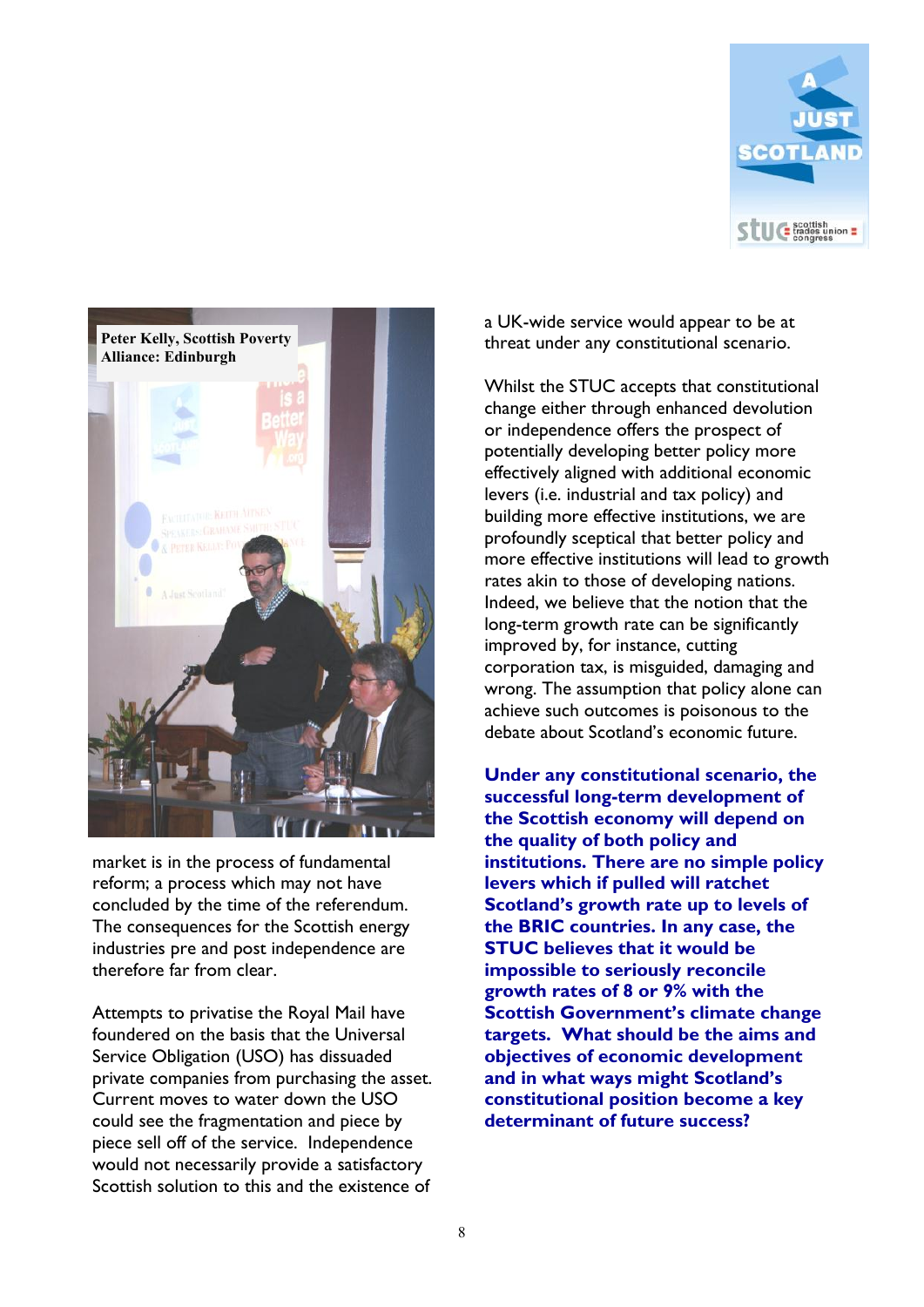

#### **MONETARY POLICY**

There was a degree of uncertainty amongst AJS participants over the implications of proposals for currency post-independence. In terms of the three options available, noone argued for a policy of adopting the Euro. For some the optimum solution is an independent Scottish currency allowing monetary and fiscal policy to operate together, however this was not examined in depth given that the version of independence currently promoted by Scottish Government ministers would see Scotland remain part of a monetary union with the rest of the rUK.

This would entail Scotland continuing to use Sterling, the Bank of England (BoE) continuing to set interest rates for the whole of the UK, and UK institutions (BoE, FSA and Treasury) continuing to regulate the financial sector on a UK wide basis. These arrangements will inevitably include some kind of fiscal compact limiting the independent state's ability to borrow and spend.

It should be noted that the First Minister (and some others) has recently argued that such arrangements would be fairly loose given the similar productivity of the Scottish and UK economies.

Learning from the recent crisis and ongoing events in the Eurozone it is hardly feasible that the dominant partner in the currency union would facilitate such arrangements without stipulating the smaller partner's fiscal envelope. The degree to which Scottish Ministers would have flexibility within that envelope to develop radically different tax policies is also highly uncertain. Whilst

recognising that this is but one model of an independent Scotland it is the one that has to be taken most seriously as it is proposed by the current Scottish Government. And the STUC has major concerns over the model as currently described.

**An unavoidable conclusion is that the successful long-term development of a sustainable and fair Scottish economy would be heavily reliant on the macroeconomic direction of the UK irrespective of Scotland's constitutional position. Would Scotland be in a better or worse position to influence this if independent?**

#### **FISCAL POLICY AND SOCIAL JUSTICE**

In the context of opposition to wrongheaded austerity measures, participants were keen to explore the potential for fiscal levers which might be available to an independent Scotland or under enhanced devolution.

An independent Scotland would be expected to assume responsibility for its own debt and within the limits of prudence be able to adopt different approaches to challenges such as the current economic crisis. The two main political parties in Scotland have both made clear their opposition to the austerity approach of the Coalition Government, and whilst future conditions are difficult to predict it can be assumed that in certain scenarios, the capacity to borrow to invest would be a likely feature of progressive governance in Scotland.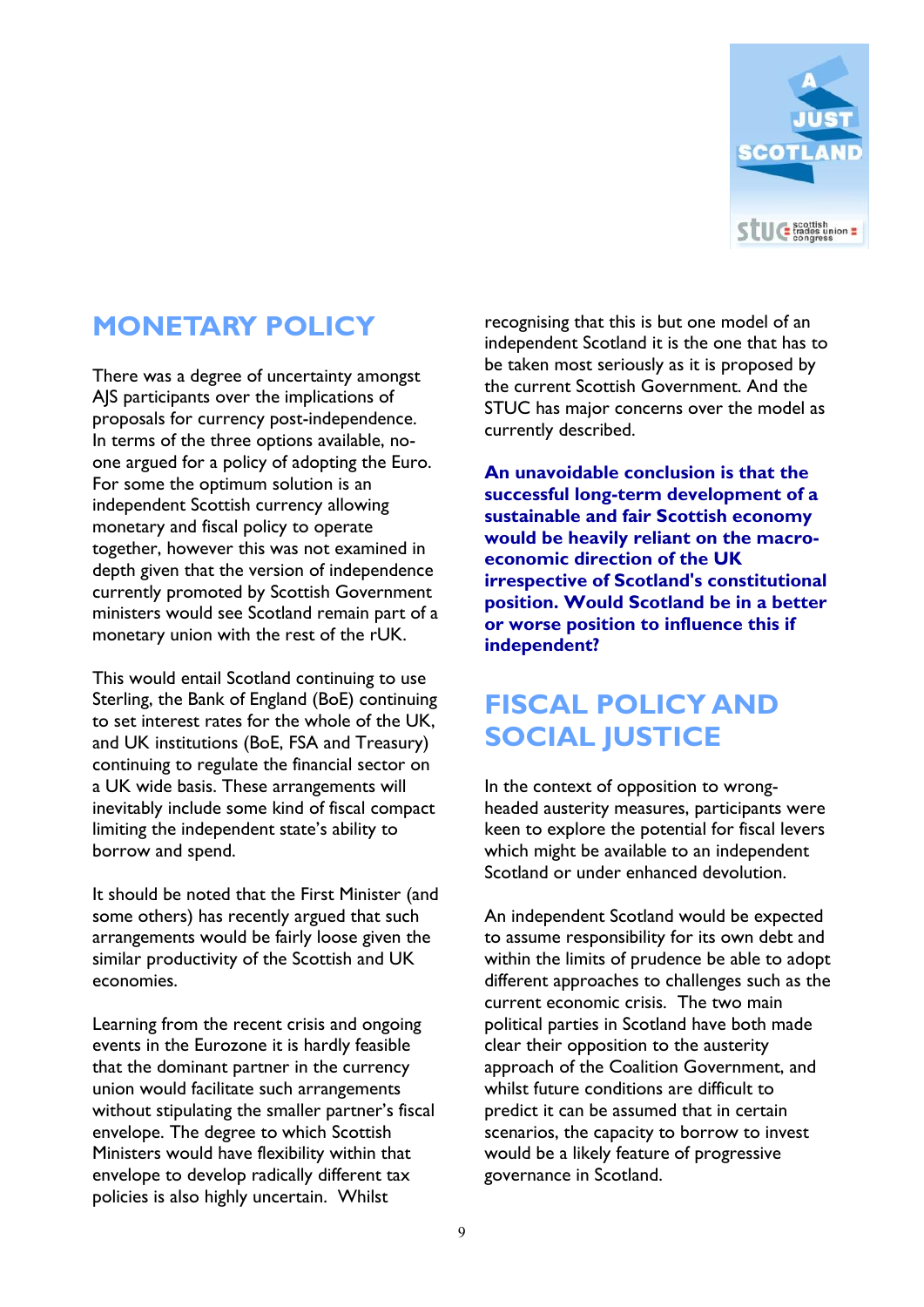

As discussed earlier, it is unlikely that the dominant partner in the currency union would not seek to limit the smaller partner's fiscal envelope, particularly if the interest rate on Scottish debt demanded by the markets was reliant on implicit expectations of rUK underwriting of Scottish debt.

**It is certainly feasible that an independent Scotland could establish a separate borrowing capacity with which to undertake alternative spending and capital investment policies at points during the economic cycle. What is the likely extent of this capacity (compared to the new borrowing provisions contained within the Scotland Act), and what are the implications for credit rating, interest rates and conditions placed upon Scottish fiscal policy by rUK?**

#### *Tax policy*

A substantial majority of the advocates of independence at AJS seminars have stressed that their position rests on the opportunity independence provides to establish a fairer economic and social model. Awareness of the iniquities of the current taxation system and of the degree of tax avoidance formed a major part of the discussions. There was a regular assumption during AJS that an independent Scotland could and would wish to make use of progressive taxation to meet social justice and redistribution ends. An alternative view given was that the reality of 'tax competition' would actually drive Scottish taxes down and limit or undermine progressive measures.

Once again, potential limitations arising from

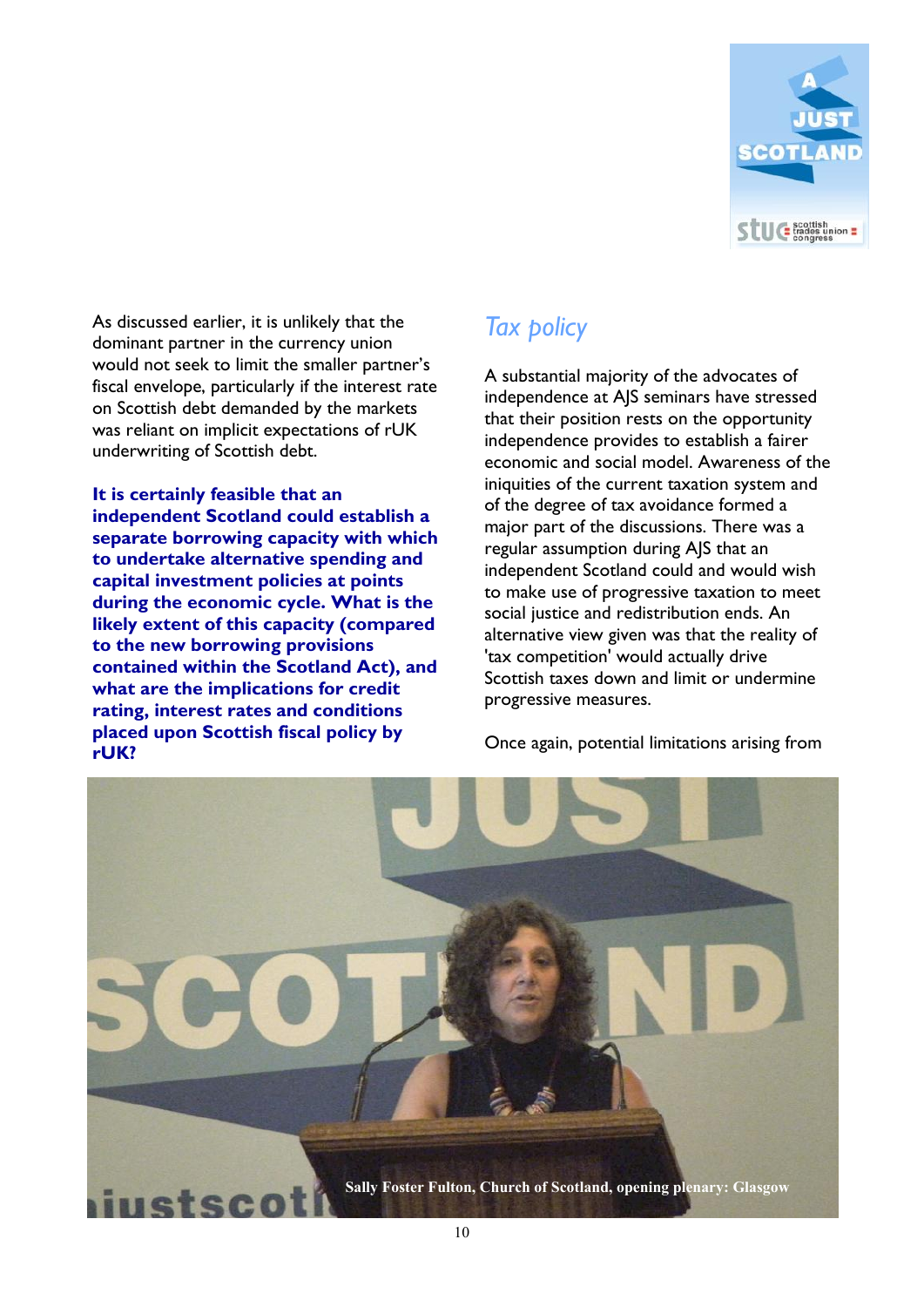

the currency union emerge. Would rUK seek to negotiate to limit the potential for tax competition through limiting corporation tax variation for instance? Membership of the EU would certainly open the possibility of objections from countries such as Germany and France which dislike the low corporation tax policy adopted by Ireland. Equally, and particularly given Scotland's fairly high levels of GVA per capita, rUK and particularly its less productive regions and countries might itself seek to limit the variability of corporation tax<sup>6</sup>.

In any case, AJS participants argued strongly against the use of lower corporation tax and it is fair to say that its potential use in an independent Scotland will dissuade rather

than persuade a yes vote amongst union members.

There is strong support for the potential use of income based taxes to support services and welfare transfers. It was recognised by some that the integrated economic and currency framework would place practical limitations on the extent to which any Scottish Government would be likely to vary income based taxes upwards, indeed some made the argument that the most likely direction for income related taxes would be downward with a view to increasing the tax base through offering lower rates. In terms of other taxes, the EU limitations with respect to VAT were recognised along with practical limits to the variation of

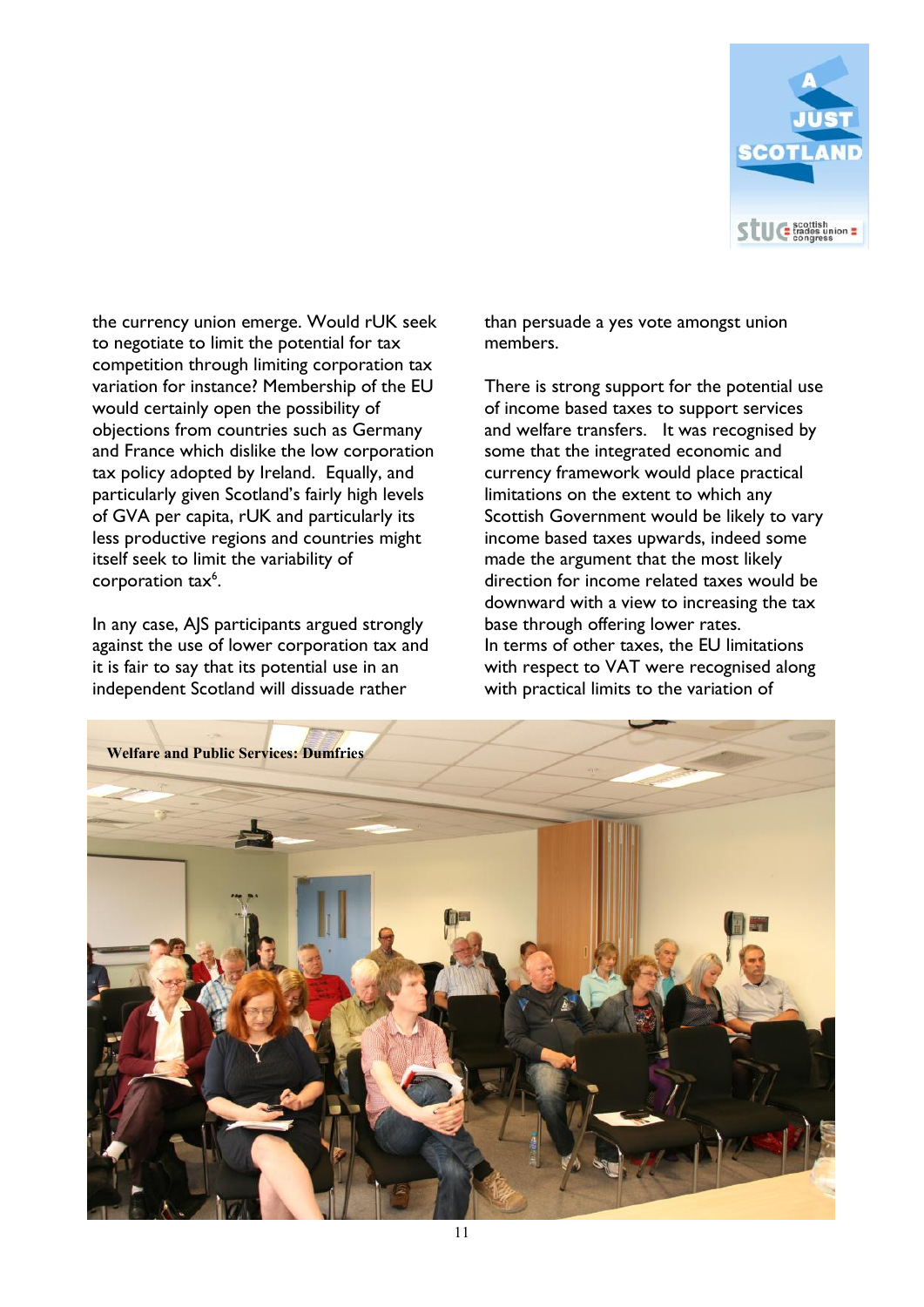

'behaviour taxes' such as tobacco and alcohol duties.

Notwithstanding the limitations, a Scottish tax system would be able to more easily consider new approaches to local taxation. It could potentially make income based taxes more progressive and increase overall taxation to fund public services, although, the converse is also true. The capacity to look at taxes as they interact with the welfare system would also be a potential feature of independence.

**Whilst some flexibility would exist, are there any guarantees that the fiscal and monetary arrangements outlined as the most likely to be negotiated following independence would facilitate higher social spending; or is the opposite true?** 

#### *Taxation and further devolution*

There was a general acceptance that the tax powers currently held by the Scottish Parliament (including those proposed by the Scotland Bill) are too narrow, limiting the capacity to create a more progressive tax system and impacting accountability. At present revenue from devolved taxes in Scotland is one of the lowest in Europe at 13.8%, just over £4bn. After the Scotland Act 2012 is implemented that will rise to 30.8%, just over £9bn.

No single proposition for devolving additional taxes emerged. Few actively promoted the Devo Max option wherein all taxes would be devolved and a grant paid to Westminster in lieu of services provided. This is largely seen as independence without some of the

advantages and a number of contributors including the Devo Plus campaign highlighted it as the worst of the three options.

Far more support was evident for enhanced devolution. It was widely agreed that the new powers of the Scotland Act do not go far enough. Frustration was voiced that the prounion parties have yet to bring forward tangible proposals for enhanced devolution. That said, no single scheme was proposed by respondents though note was taken of the Devo Plus<sup>7</sup> and Red Paper Collective<sup>8</sup> proposals. The discussion predated the findings of the Scottish Liberal Democrat Home Rule Commission<sup>9</sup>. Enhanced tax devolution would see taxes raised in Scotland in a general range between 50% and 100% of overall Scottish spending, which equates to 30% and 60% of the combined Westminster and Holyrood spend.

The taxes most favoured for devolution were income tax (all bands) and all property based taxes. Some also favoured the devolution of National Insurance. Fuel, alcohol and tobacco taxes were also supported though there was a degree of greater scepticism on the potential for varying these. The devolution of Corporation Tax was not supported as it was identified as the most likely to lead to tax competition.

In all of the aforementioned scenarios a continued, but reduced block grant was supported on the grounds of UK-wide redistribution and stability.

Under independence, we anticipate negotiated limits to Scottish tax powers as a consequence of currency union and practical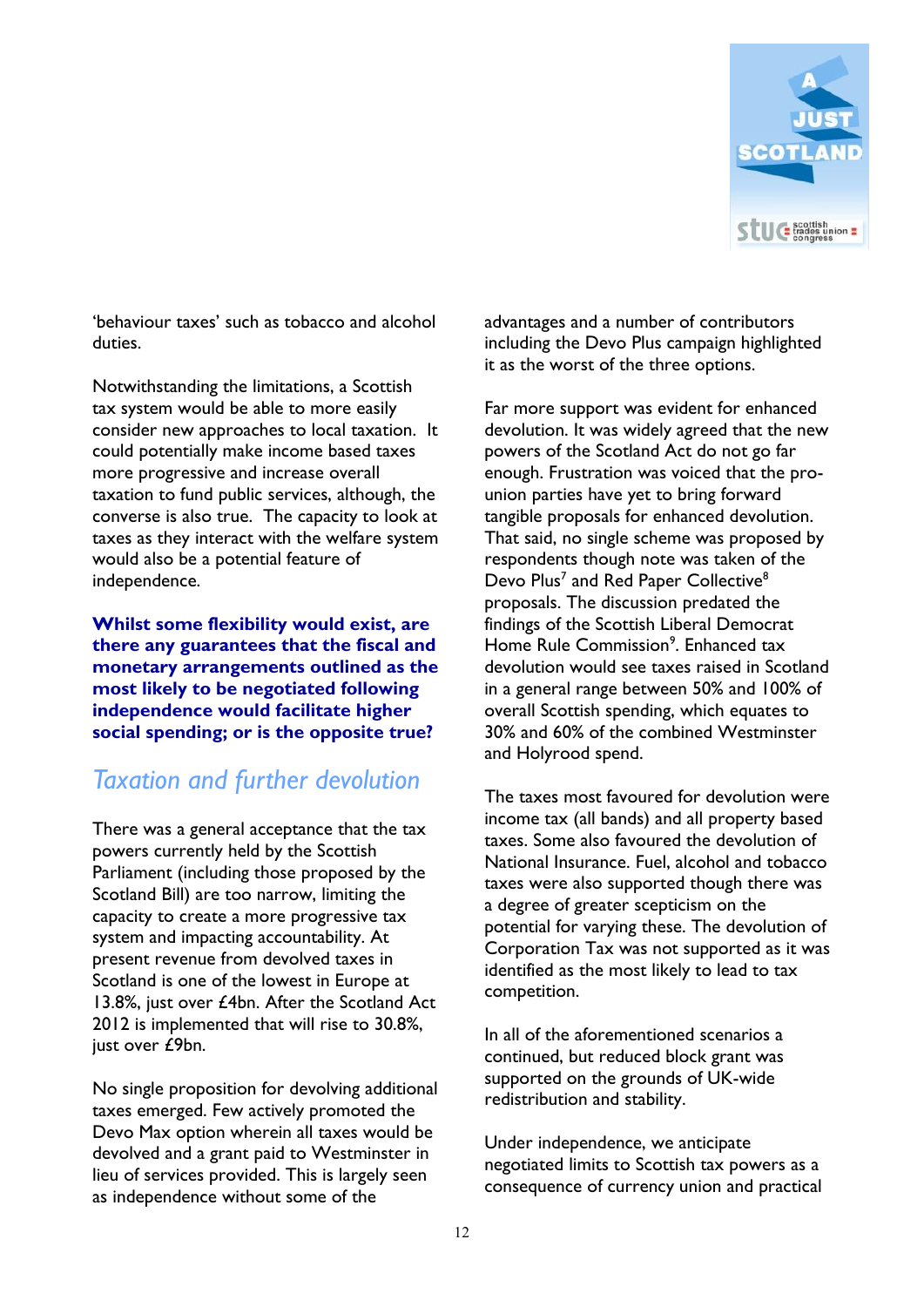

limits as a consequence of the integrated nature of the UK economy. There is a particular risk of tax competition around corporation tax and policy limitations imposed by potential tax flight.

**There was surprisingly little support for Devo Max amongst participants but a genuine interest from some in the various enhanced devolution proposals, will the pro-union parties come forward with detailed proposals for the devolution of additional tax powers?**

#### **THE LABOUR MARKET**

There is widespread anger at the attacks on employment rights, equalities and trade union rights at Westminster and this is not a view confined to active trade unionists. Participants from key social justice campaigns identified labour market regulation and pay in particular as a primary driver of poverty and income inequality.

Incredibly, in a nation where the main parties on either side of the constitutional debate claim to be of social democratic bent, there has been virtually no discussion at all on the likely structure and regulation of the labour market in different constitutional scenarios. The assumption appears to be that the UK labour market will continue to be regulated as it is now or that a new Scottish state would simply replicate the current regulatory framework.

The STUC is clear that the orthodoxy of flexible labour markets has led to an economy where work is less well paid, less secure and less permanent. The human and social consequences are severe and reasonably well understood but the macroeconomic consequences are almost completely overlooked. If the wage share in the economy of an independent Scotland continues to fall then the only way in which the products and services the economy produces can be consumed is through rising debt. This hardly provides for the foundations of a stable, prosperous society.

The issue of trade union freedom is central to this question. Strong unions which are able to bargain effectively and, as a last resort, undertake industrial action without undue impediment, play a key role in ensuring better wage distribution and share. Thus a vision of an independent Scotland which committed to more equitable trade union laws and which enshrined democratic participation of trade union members in the economy would be an attractive proposition for many members and trade union reps. The question of whether, in an integrated economy such as would still exist post independence, progressive reform would be enacted, is harder to answer.

The European Union has always been a matter of debate within the trade union movement. However, there is a shared criticism of the historic failure of UK Governments to sign up to all of the labour protections accepted by most other EU nations and a concern that in any case, the EU has moved unambiguously towards a deregulatory agenda in which the single market overrides all other considerations. Thus the current debate over automatic membership, or otherwise, of the EU has allowed a narrative to emerge in which no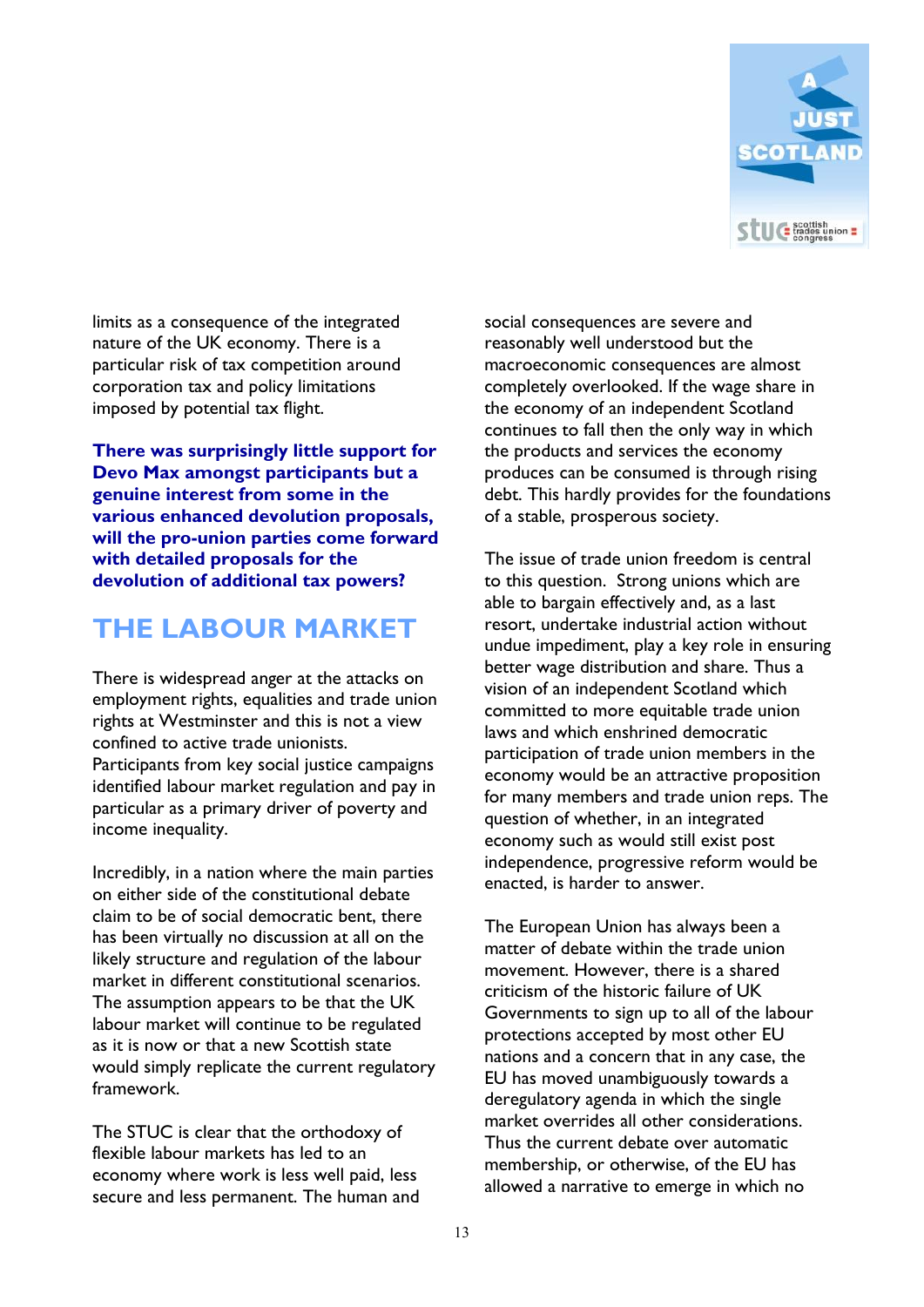



side of the debate has been challenged to say what the EU should be doing differently and how each would work within their stated constitutional preference to protect and enhance regulated labour markets. Proponents of the status quo have given our members very little reason to believe that improving labour market regulation is on the agenda.

**Beyond general opposition to the deregulatory agenda of the current Government, the Labour Party both at UK and Scottish level has failed to convince members that, even on election, it would pursue a positive reform agenda on labour market issues. In this context it should not be surprising if many trade union** 

**members feel that there is little to be lost in pursuing a 'Scotland alone' approach to regulation. That said, the current SNP Government and the YES campaign have had almost nothing to say about an alternative vision for the labour market in an independent Scotland. What does either side of the debate have to say about fair employment and pay as the basis of a sustainable and fair economy?**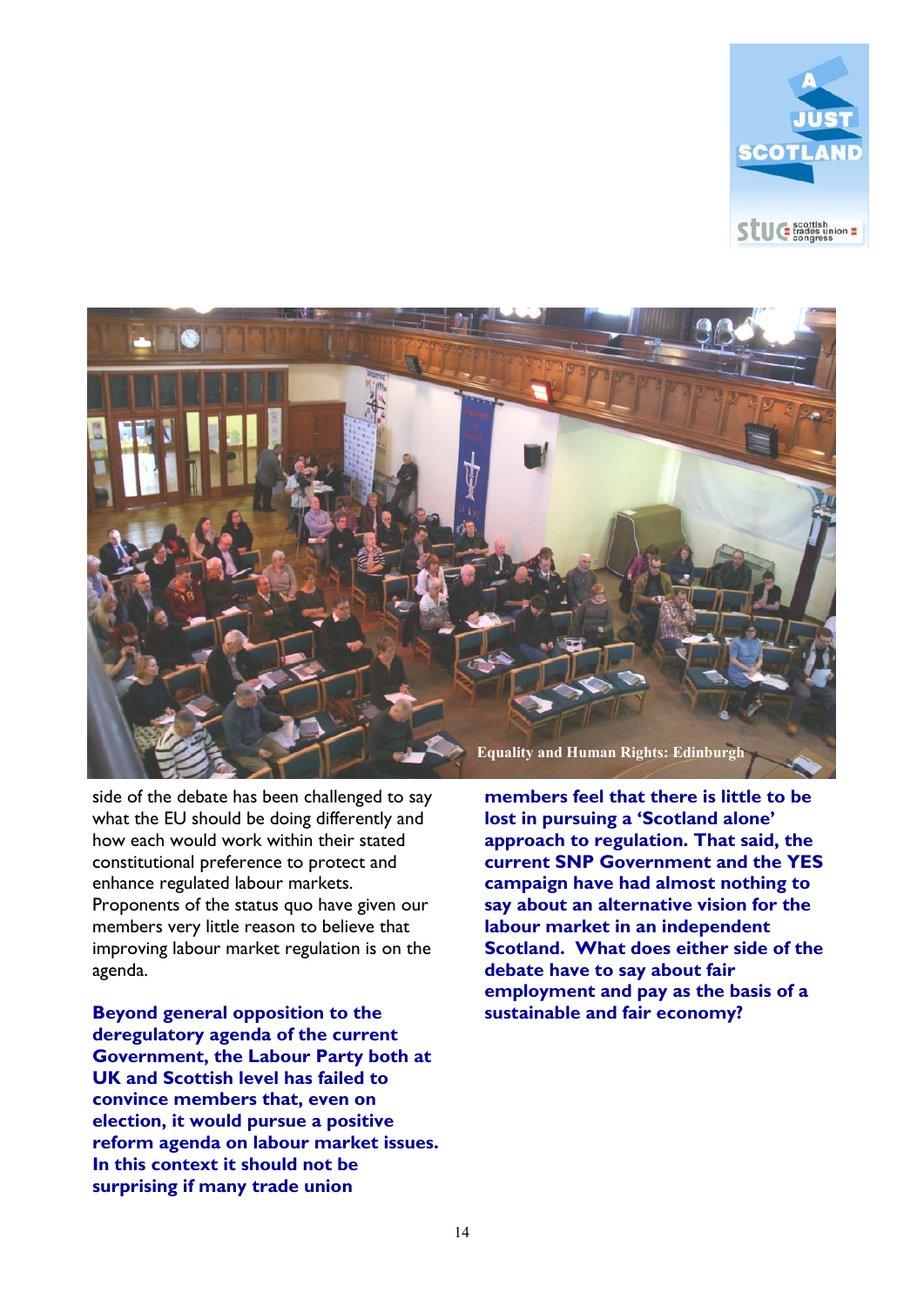

#### **PUBLIC SERVICES, UNIVERSALISM AND WELFARE**

There was a widespread view amongst participant in *AJS* events that public services are fundamental both to sustainable economic recovery and achieving social justice outcomes. Thus, the debate about Scotland's future cannot be separated from how future services will be funded and how they will be designed.

There was a wide recognition that the Scottish approach to public service delivery is distinct from south of the border. Criticism of UK public service policy was not confined to the actions of the current Coalition Government with many blaming New Labour for initiating many of the reforms including the creation of Foundation Hospitals, privatisation of local authority services and education reform south of the border. In each case, an overwhelming majority preferred the Scottish approach, highlighting the record of successive governments in Scotland in resisting NHS privatisation, limiting the contracting out of local authority services and committing to free and accessible education.

There are a number of caveats.

- Widespread anger at the level of cuts to public services did not focus solely on the UK Government with a number of respondents highlighting the failure of Scottish Governments to use revenue raising powers or maintain taxation levels to fund public services.

- Deep concerns exist about the drift towards less accountable public services through the diminishing role of local government and the creation of arms-length delivery companies.

- Empowering service users and properly involving public service staff in service design was recognised as an imperative though many speakers recognised the tension between this and providing a universal quality of care and for strategies such as personalisation not to be used as cover for budget cuts.

- The use by successive governments of private finance mechanisms to fund capital investment was a focus for critical comment.

In public services which are currently devolved, the likely employment impact of independence would depend on overall public spending commitments of the Scottish Government, which would in turn be reliant on revenue. There are however issues for those who currently deliver reserved services for the other parts of the United Kingdom but are based in Scotland. Government departments such as the Department of Work and Pensions, HM Revenue and Customs, and the [Driver and](http://www.dft.gov.uk/dvla/)  [Vehicle Licensing Agency](http://www.dft.gov.uk/dvla/) do not necessarily distribute staff evenly on a regional basis. Overall, 9.4% of civil service employment is in Scotland<sup>10</sup> which is above the Scottish population share but consistent with its 2010 -2011 share of GVA and UK public spending in Scotland. Further detailed analysis in this area is likely to undertaken by civil service unions.

Another key area of discussion relates to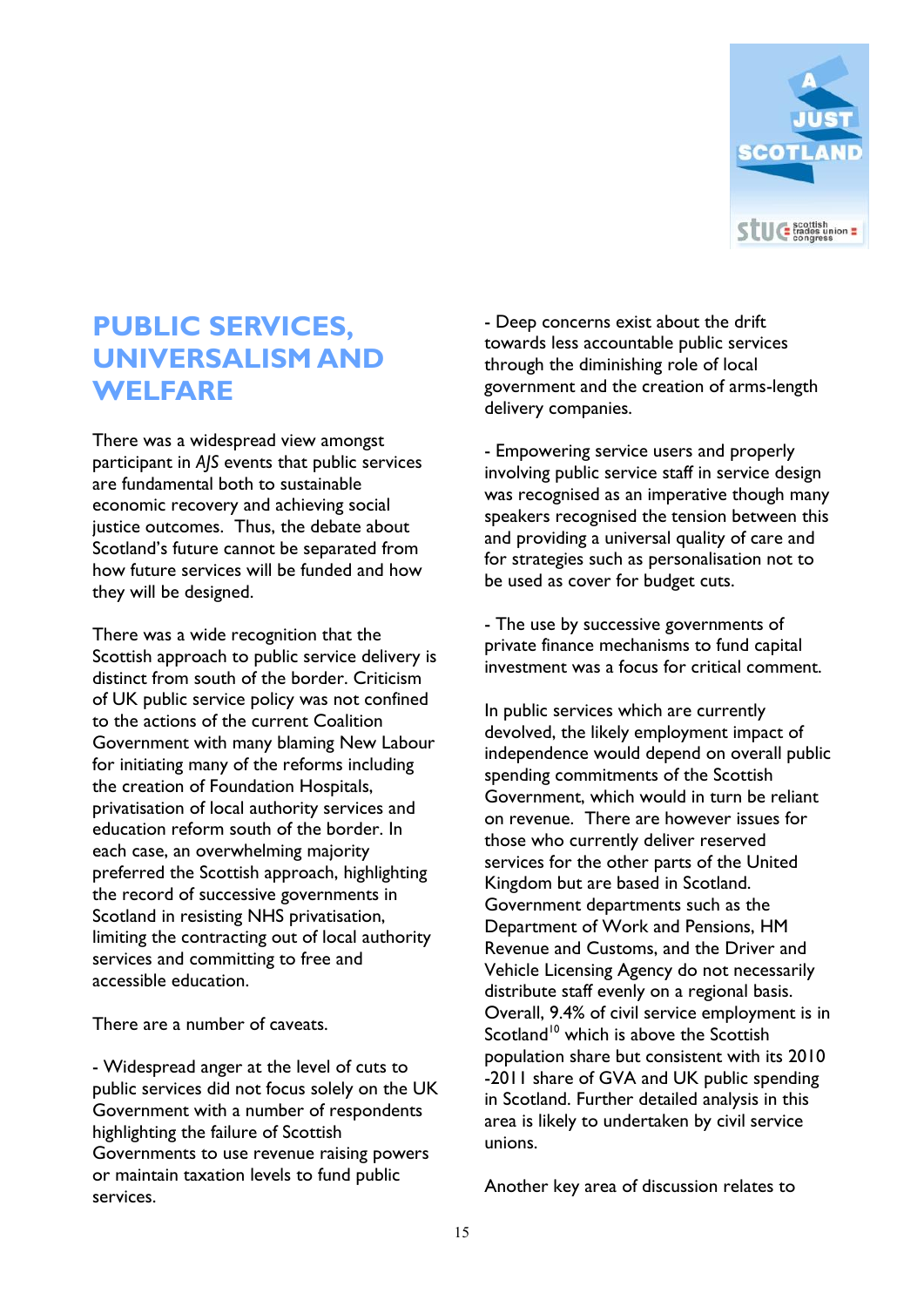

demographic change. The ageing population across the United Kingdom and much of the western world is understood to provide significant challenges for public service delivery as well as the provision of state and occupational pensions. The most significant questions in relation to independence surround the question of whether Scotland's current demographic trends are more challenging than those of the UK and the extent to which such trends as can be identified can be addressed.

An independent Scotland would require to negotiate with rUK arrangements for sharing existing and future state pension responsibilities. There are certainly ways in which this could be achieved though not without some complications. Equally, the liabilities or assets of the unfunded public service pension schemes which include the NHS, teachers' and civil service schemes would require negotiated separation using actuarial valuation where possible but using

other criteria in the case of the Civil Service scheme.

The extent to which Scotland's population is ageing more rapidly than that of the UK, the generally earlier mortality rates north of the border and the extent to which independence might encourage inward migration are all subjects which will require further analysis.

**Whilst the record of political parties in Scotland would suggest an approach more founded in the public service ethos, what can the proponents within the Yes and No campaigns offer in terms of a vision for future public services which goes beyond rejection of aspects of the UK model and towards a more complete vision of public services which are democratically accountable, free at the point of delivery and of consistent quality?**

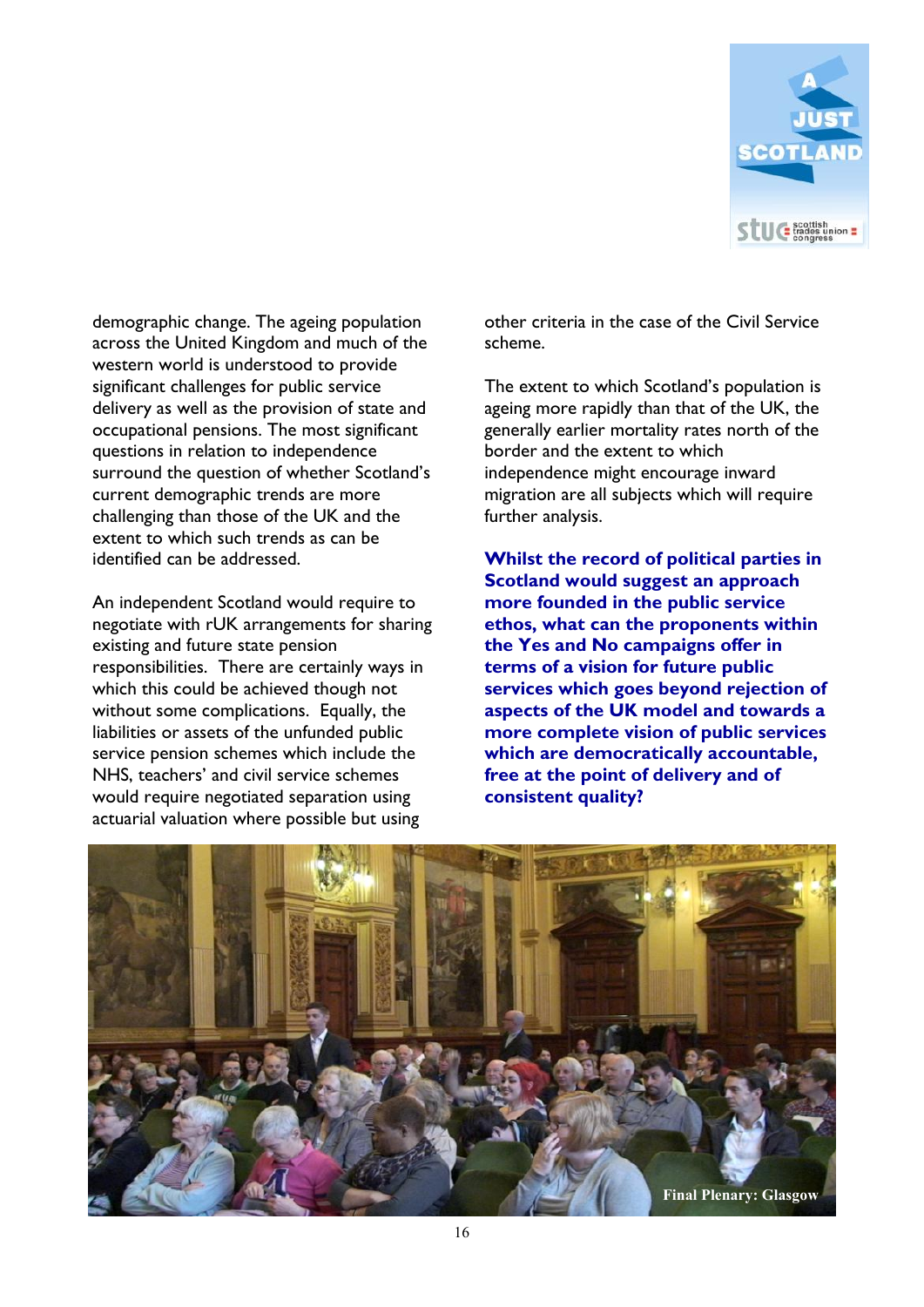

#### *Universal services*

The debate over universal services intensified towards the end of the AJS process.

Throughout the AJS discussions we heard of strong attachment to those services which are provided universally in Scotland but not down south. These include free travel, free tuition, free personal care etc. This reflects an understanding that universalism supports a philosophy of social solidarity in which all who are able contribute and all benefit irrespective of income. It also reduces inefficiency and transaction cost.

For many, the current public spending cuts being driven by Westminster put such services in potential jeopardy and make a strong case for independence. However, if the prize of the maintenance, or even extension of universal services is to be a convincing persuader for independence, a much clearer vision of a just taxation system will be required. There is a clear divergence of opinion between members who believe that Scotland could and would introduce more redistributive taxation and those who believe, either that the scope of an independent Scotland would be severely limited and/or the political will is not currently manifested by any major party. Issues around tax competition and progressive taxation have been covered in depth in another area of this report.

The ability to provide some universal provisions and to adopt different approaches to public service delivery is a cherished feature of devolution.

The effect that constitutional change would have on the delivery of education in Scotland was not given considerable attention at the AJS debates as education is primarily a devolved area, where a uniquely Scottish system already exists. There was, however, some discussion over how education could better support participation in the democratic process and many participants believed that citizenship education has a valuable role to play in Scottish schools and there was general support for lowering the voting age to include 16 and 17 year olds for all elections. There were, however, also general concerns raised about the need for better funded early years education and childcare provision and increased funding for further education colleges.

Participants identified higher education as an area where constitutional change could make a difference due to the globalised nature of this sector. Potential positive benefits of independence could come from the creation of a Scottish specific immigration system which would allow Scottish Universities to become more attractive to overseas students. A range of AJS participants cited that recent changes to the immigration system made by the Westminster Government are already making Britain less attractive to students from outside the EU and making it more difficult for universities to attract staff. These changes present a challenge to the Better Together campaign as many believe that current aspects of Government policy are having a negative impact on the international reputation of British universities.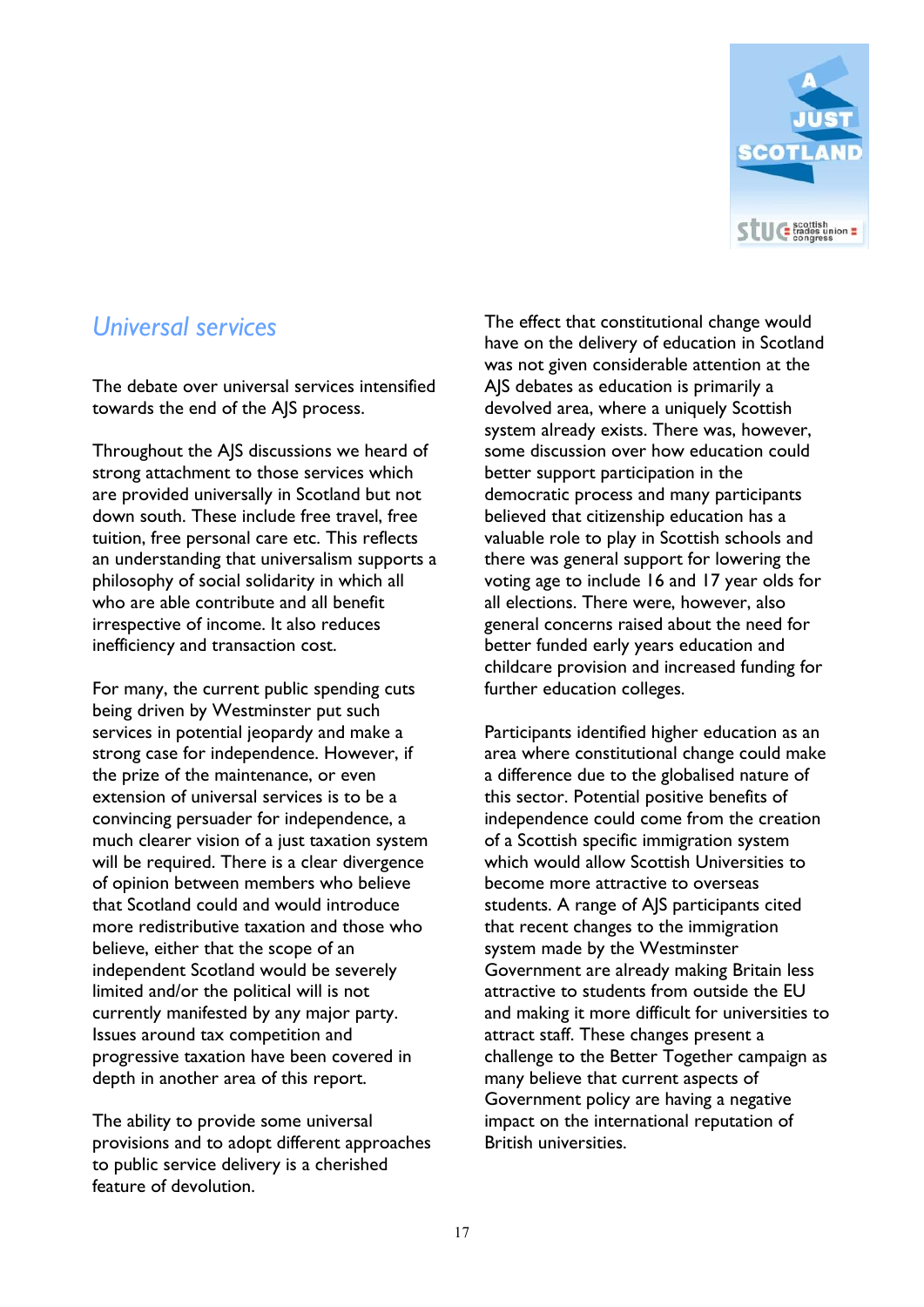

Equally, however, independence would almost certainly create a short term funding crisis in higher education in Scotland. RUK students, who currently pay fees to Scottish institutions and add significantly to the funding available in the Scottish system, would be classed as EU students in an independent Scotland and therefore no tuition fees could be charged as long as tuition remained free for Scottish students. Some participants felt that this funding crisis could potentially endanger the long term future of free tuition in Scotland, and felt that the Yes Scotland campaign had not given sufficient detail on how funding for higher education would be maintained.

**Maintaining universal provisions and improving the quality of services in general requires a commitment from all parties to use existing or new powers to increase tax revenues if required.** 

#### *Welfare*

Discussions about the welfare system at A Just Scotland events have taken place in the general context of cuts in welfare payments and the specific move towards the Universal Credit. In straightforward cash terms, the creation of a Scottish welfare system would be by far the largest shift in resources from UK to Scotland whether under independence or enhanced devolution.

In political terms both major parties in Scotland are openly opposing the current benefit cuts and some of the features of the

new Universal Credit system. This was reflected by overwhelming opposition amongst those involved in the AJS discussions. Labour was criticised by many for its own approach to welfare reform and its refusal to signal a commitment to reversing all cuts. Differences of opinion emerged around the extent to which assumptions of Scottish people having a markedly more progressive attitude to welfare could be substantiated.

Thus the question of what sort of welfare system we might have is integral to the debate. A better welfare system would be simpler to claim and administer, would rely less on means testing and remove barriers and disincentives to work but would also move away from the extreme focus on conditionality. This would come at some cost. Long term predictions of the cost of welfare are difficult given its sensitivity to employment and inactivity levels as well as health and wider demographic factors. A simple if crude approach would be to assume that an independent Scotland would wish, at the very least to spend as much on a welfare system as was spent by the last Labour Government prior to the Coalition cuts. This would be around £2 billion a year, around 4% of the predicted tax revenue of an independent Scotland - a very significant sum.

The legislative separation between welfare services and the devolved areas of health, education and housing continues to provide major challenges for supporters of the status quo. Irrespective of critiques of some aspects of the policy, the 'employability' agenda seeks to bring together the various interventions which will improve access and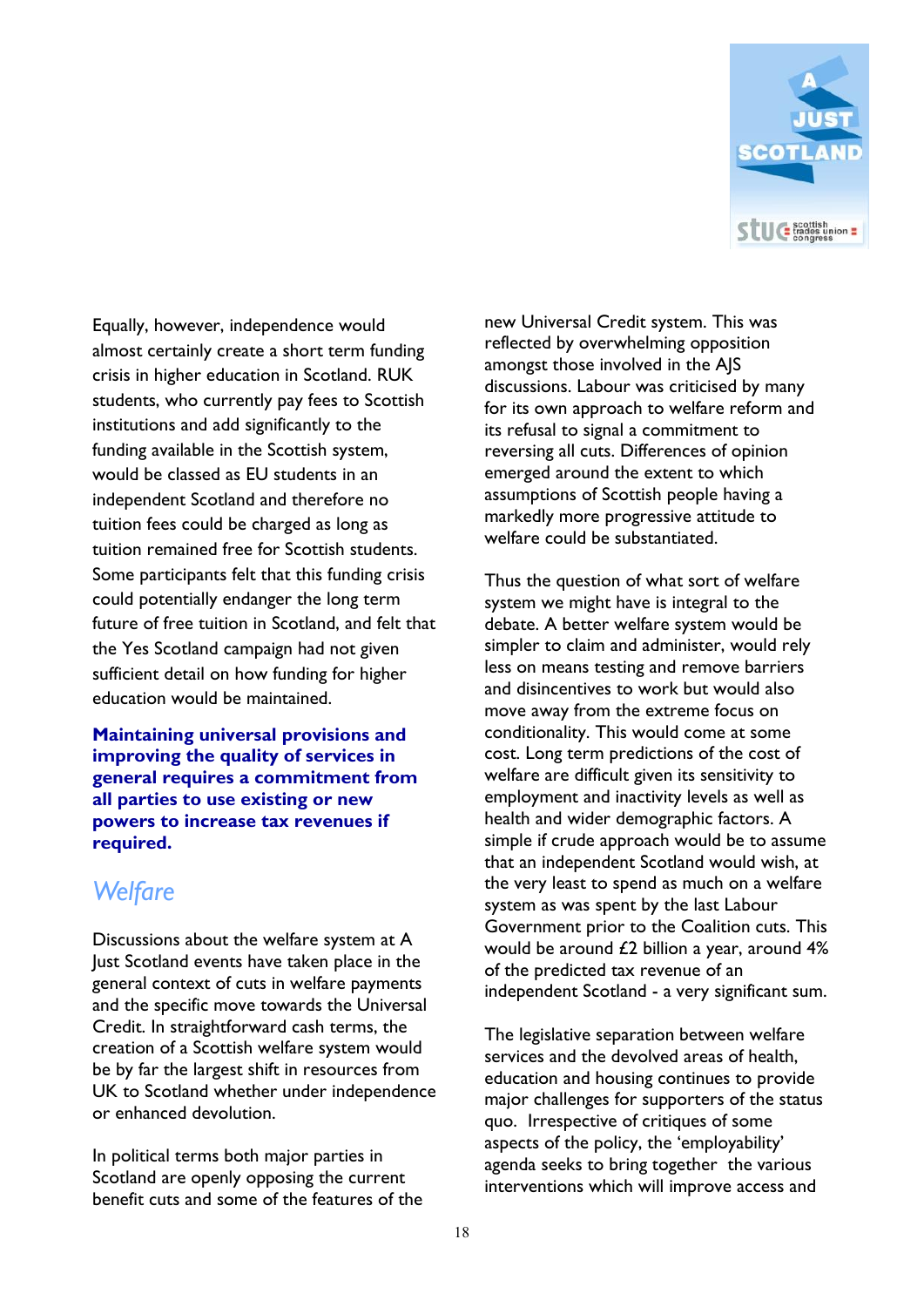

ability to work. There is a clear logic to all such interventions being fashioned by the same tier of government. The separation of these powers can also lead to negative incentives whereby the financial benefits of particular policy initiatives fashioned and paid for at a devolved level are accrued by the UK Treasury rather than in Scotland.

and passported benefits would remain devolved.

A more integrated relationship with the DWP can be imagined under enhanced devolution in which specific programmes undertaken by the Scottish Government with demonstrable savings to the UK welfare



Participants were asked to consider the potential for devolution of the welfare system or elements thereof. It was recognised that this is a difficult process which has been complicated by the introduction of Universal Credit. Short of the full devolution of tax and welfare as imagined under Devo Max, the most coherent partial devolution proposal is forwarded by the Devo Plus campaign which imagines a system in which approximately £1billion of additional expenditure is devolved covering primarily Attendance Allowance and Job Centre Services with the main elements of the benefit system including all pensions and the Universal Credit reserved. Additional payments could be made at the expense of the Scottish Government

budget, such as direct interventions to create jobs for the long-term unemployed or additional childcare support linked to back-to work strategies could give rise to compensatory adjustments to the block grant.

**It would not be reasonable or practical to ask of proponents of independence or enhanced devolution to describe a system which would be in place immediately following constitutional change. It is however reasonable to elicit views on what kind of system is aspired to and, crucially, is there an expectation that tax increases would be used to fund a more humane and effective system?**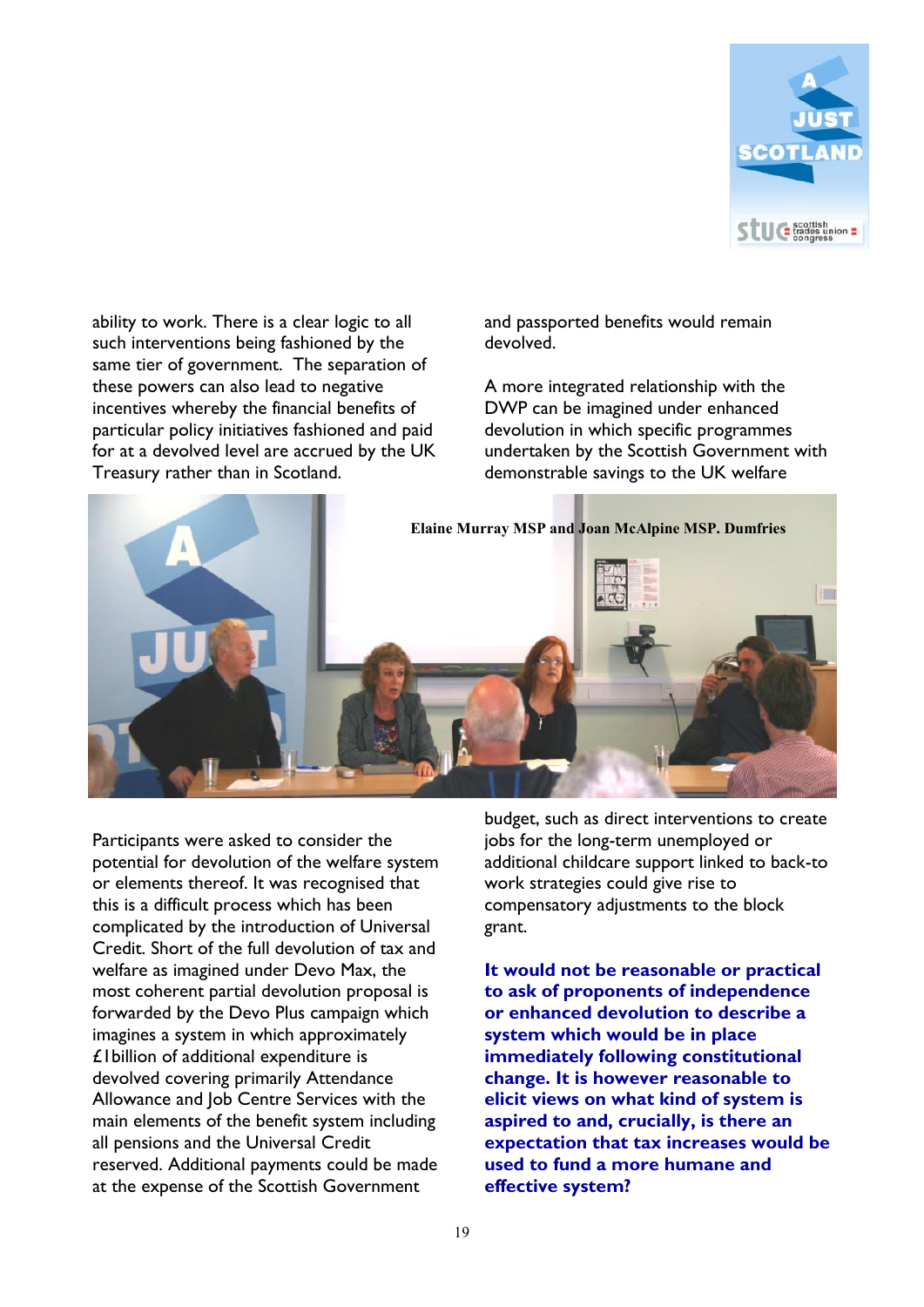

There are difficult questions too for those opposing the current direction of policy on welfare but who also oppose constitutional change. By any measure, UK public opinion is no more well-disposed to welfare than in Scotland. It is the case without question, that UK political parties are considerably less sympathetic to claimants. **In this context what can those within the Better Together campaign offer to convince people that change is possible? Is serious consideration being given to further devolution of aspects of the welfare system?**

#### **COMMUNITY EMPOWERMENT AND REGENERATION**

Participants in AJS are overwhelmingly negative about the state of local democracy and community empowerment. Power has been centralised and there is a drift away from local public services, accountably delivered. Whilst the redistributive role of central government funding for local councils is recognised many felt that the balance between Holyrood funding (approx. 80%) and local funding (approx. 15%) is wrong. There are differences of opinion on the Council Tax freeze, but few doubted its role as a driver of further centralisation.

A range of contributors pointed to the size of Scottish local authorities and the number of electors per elected members, contrasting this with smaller councils across Europe. The Community Council system is widely considered to be broken and there is widespread cynicism about the 'voluntarist'

approach to community engagement.

Regeneration strategies centring on property ownership, debt finance and rising land prices came in for particular criticism as did the failure of successive governments to adequately invest in social housing.

Questions were raised over community land ownership at all events, but noticeably in Inverness and Dumfries. On the positive side a number of community regeneration projects around renewable energy were highlighted as positive examples of asset based approaches to regeneration.

Contributors consistently returned to the failure of previous 'trickle down' models of regeneration highlighting the importance of investing in communities through local employment and decent jobs paying a Living Wage. In this area the currently devolved areas of procurement and other government 'encouragement' were seen as key.

**Promoting genuine community empowerment and sustainable models of regeneration are certainly not an alternative to debating constitutional change. Nevertheless a vision of a devolved or independent Scotland would be incomplete without a new approach to communities and local democracy. What additional powers should be devolved FROM Holyrood towards more local levels of government?**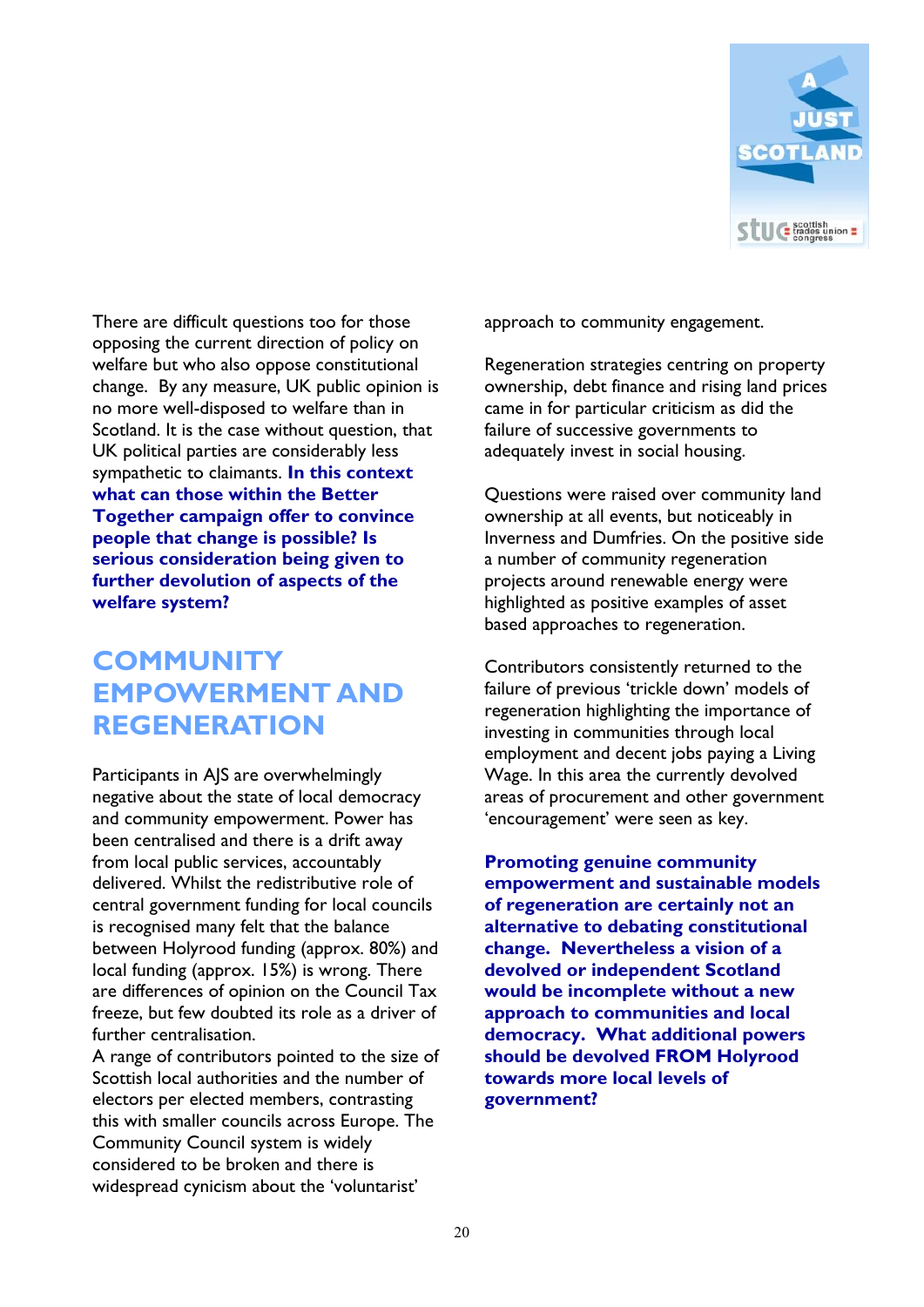

#### **EQUALITY AND HUMAN RIGHTS**

There was a high level of support for the principle of equality and for equalities law in the UK and a general agreement that the law as it exists at present is the minimum that we expect in our society. Many participants also acknowledged that the commitment to continued EU membership by the Yes Scotland campaign suggests that the floor for equality law and practice would continue to exist in an independent Scotland. Some participants were, however, sceptical of the role the EU and questioned the need to stay inside Europe, even in the context of discussing European minimum protections.

On the whole, however, conversation focused on where provisions could be improved with participants recognising that legal protections alone are not enough to achieve an equal society. Ultimately there was an acknowledgement that culture change within organisations and the wider community was needed to bring about real improvements in people's lives and that Government policy and the signals it sends through its own practices and decisions on funding levels, very much set the tone. This suggests that there is scope to change the general approach to equality, including how easy it is to enforce equalities law, which would lead to real, meaningful and positive outcomes in people's lives without significantly changing the legal framework.

There were also suggestions around improving equality outcomes in the private sector, including introducing a private sector duty, similar to the public sector duty, and

making use of provisions like equal pay audits and quotas for boards. While no consensus was reached on how best to achieve these aims there was a general desire to see the private sector taking more seriously its ethical responsibilities and doing more to promote equality.

There was, however, general concern about the current UK Government's approach to equality. Many participants cited the swingeing cuts that are currently being made to the EHRC and the repeal of certain sections of the Equality Act as examples of where this Government is attempting to water down protections and the effectiveness of the law. **This presents a challenge to the Better Together Campaign as it creates a negative context for this debate and calls into question the commitment of certain parties to achieving a more equal society.**

Support for Human Rights came through strongly in the discussion and many saw this debate as an opportunity to improve the Human Rights requirements that currently have a justiciable basis in UK law. Participants were particularly keen for economic and social rights, including the right to join a trade union, to be enforceable under domestic law and saw this as a possible benefit of independence. **Equally, however, there was some concern that independence could reduce the ability of Scottish people to enforce their rights and assurances are needed from Yes Scotland that the Scottish people will not be left without domestic remedy, reverting back to a situation where the Strasbourg court is the only place for Scottish citizens to challenge a breach in their convention rights.**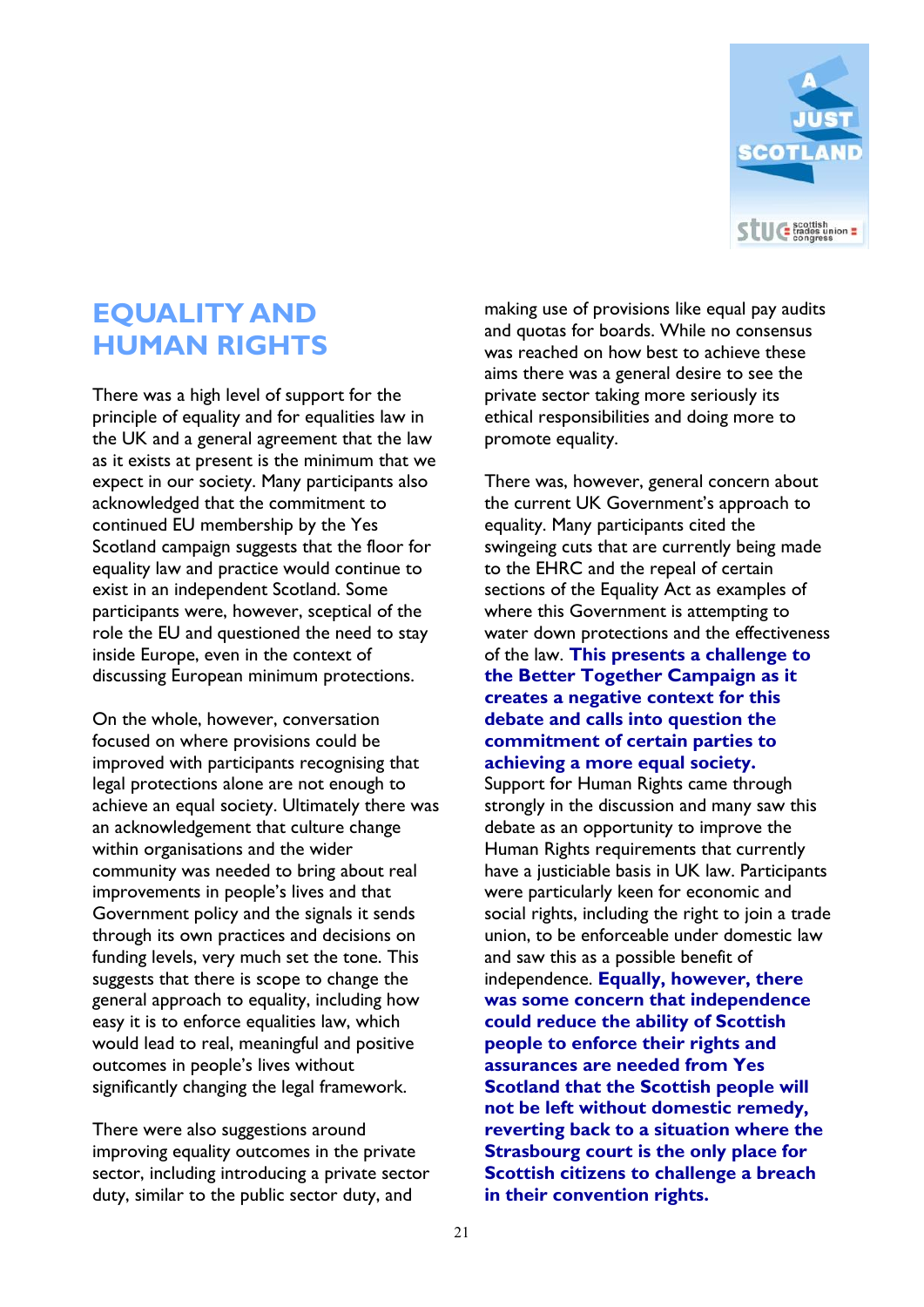

#### *Immigration*

There was general agreement that the approach taken by the British Government to immigration policy is extremely negative. Participants felt that recent changes to the points based system, including the move to place a cap on migration, were detrimental to the Scottish economy and to Scottish communities and that the Westminster Government tended to play on the legitimate insecurities of workers about their jobs in order to score cheap political points. There was also a general concern that the limited flexibility that existed in the system previously, to account for the different economic contexts across the UK, was being stripped back by the Government in Westminster, creating a system that is even less likely to work for Scotland.

Asylum seekers and refugees were repeatedly cited as groups that suffer under the current approach. Child detention, dawn raids and the forced destitution of asylum seeking families were all highlighted as shameful practices that mar the current system. The majority of participants felt that an independent Scotland would almost certainly approach the issue of asylum in a more humane way, offering dignity to those who have sought sanctuary in our country. There was a clear desire to hear a commitment at this stage from the Yes Campaign that an independent Scotland would restore the right to work for asylum seekers, allowing them the ability to support themselves and begin rebuilding their lives in this country.

#### **INTERNATIONAL AFFAIRS AND PEACE**

AJS participants were almost unanimously opposed to the possession of nuclear weapons and the UK's involvement in wars such as Iraq. Equally, there was scarcely any support for continued membership of NATO, a position which has now been debated and narrowly defeated at SNP conference in October 2012.

Despite the generally negative view of UK foreign policy, many pointed out that the Scottish people's part in the British fight against fascism in the Second World War remained a matter of pride.

Critics of the UK's current foreign policy role and possession of Weapons of Mass Destruction were broadly in three categories.

'Break the British State' was a frequent theme and is associated with the views of a particular section of the Scottish Left. This articulates the view that the act of 'breaking Britain' will have significant international implications and serve to undermine rUK foreign policy in so doing damaging US foreign policy. This is presented as a general case although the forced removal of Trident from UK shores is a key factor.

An alternative view sees the removal of Trident as a good thing to campaign for on a UK basis but without the enthusiasm for the 'break the British State position'. In this view, there is little evidence that rUK as part of NATO would play a significantly diminished